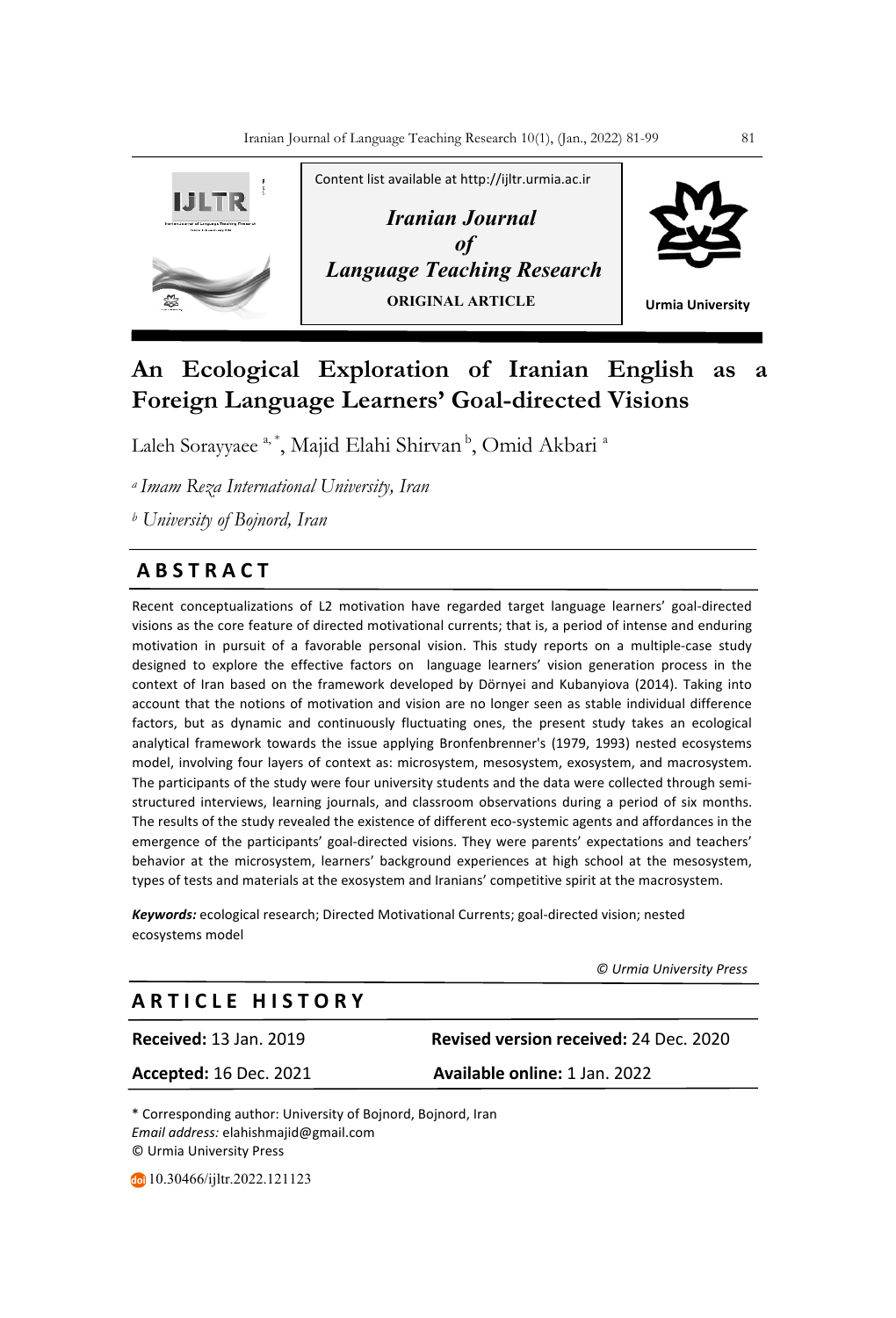# **Introduction**

Research in the field of second language acquisition (SLA) has revealed that motivation plays a pivotal role in second and foreign language learning processes (e.g. Csizér & Dörnyei, 2005; Dörnyei, 1998, 2005, 2019; Dörnyei & AL-Hoorie, 2017; Gardner, 2001; You, Dörnyei, & Csizér, 2016). Most of the studies on L2 motivation have been conducted from a quantitativeexplanatory perspective (see Boo, Dörnye, & Ryan, 2015 for a review of these studies). However, Dörnyei and Ushioda's (2011) paper rendered a socio-dynamic shift of attention in the field of applied linguistics on the L2 motivation dynamism which is mainly contingent upon learning context. Following this dynamic turn, a paradigm shift from traditional viewpoints of L2 motivation in terms of its straightforward cause-effect associations to a complex dynamic view point of the construct in terms of its dynamic emergent patterns took place (Waninge, de Bot, & Dörnyei, 2014). Within this dynamic perspective to L2 motivation, motivation has been recently viewed as drives which energize "long term, sustained behavior" (Muir & Dörnyei, 2013, p. 357). These drives are called Directed Motivational Currents (DMCs) (Dörnyei, Henry, & Muir, 2015; Dörnyei, Muir, & Ibrahim, 2014).

In the construction of DMCs, goal-directed visions play a central role (Muir & Dörnyei, 2013). DMCs emerge from "a prolonged process of engagement in a series of tasks which are rewarding primarily because they transform the individual towards a highly valued end" (Dörnyei, Ibrahim, Muir, 2015, p. 98). This highly valued end renders the development of "goal/vision orientedness" prior to "positive emotionality", and "salient facilitative construct" in the emergence of DMCs (Henry et al., 2015, p.330). Vision is defined as a "mental representation of the sensory experience of a future goal state" (Muir & Dörnyei, 2013, p. 357). That is, in order to empower individuals as performing activities on the way striving for their goal, students should be provided with a compelling vision of a successful target language learner to build up a solid ground for DMCs to emerge (Muir & Dörnyei, 2013). In other words, a learner's yet-to-come image of him/her as a successful language learner/user grows into who he/she currently is as the learning tasks move him/her from the classroom context to the fantasy of him/her communicating with target language speakers (Henry et al., 2015).

From a dynamic perspective, "a vision in isolation is not necessarily sufficient to inspire motivated action" (Muir & Dörnyei, 2013, p. 358) but the emergence of a goal-directed vision needs to be paved by a contextual structure; otherwise, nothing can remain but mere fantasy. Language learning does not take place in a contextual vacuum but it is a social process in which ecologically situated individuals are active to pursue both their linguistic and non-linguistic goals (Darvin & Norton 2015; Guerrettaz & Johnston, 2013, 2014; Lantolf, 2013; Morgan & Martin, 2014). The context of learning encompasses different affordances, social agents, and discourses (Morgan & Martin, 2014; Palfreyman, 2014). Therefore, an ecological approach to vision helps us to move away from the encapsulated view of L2 learners' visions, solely in association with their cognitive predispositions or personality qualities, by acknowledging the eco-systemic processes of particular learning communities including the learners' past learning experiences, their agency, classroom affordances and practices, the interplay of eco-systemic factors as well as the influence of contextual constraints. Within this ecological perspective, particular attention is paid to an individual's temporal development, in particular sociocultural contexts, "implicating the person's unique history and future aspirations" (i.e. looking not only at the present but at past causes and expected outcomes) (Lamb 2013, p. 32). Since the process of DMCs building is dynamically dependent on learning context (Dörnyei, 2009; Dörnyei & Ushioda, 2009; Dörnyei & Chan, 2013), in this multiple case study, we aimed to explore the emerging patterns of some English as a foreign language (EFL) students' goal-directed vision from an ecological perspective. Since from a dynamic perspective, the emergence of L2 learners' visions is process oriented, in what follows we first explain this process-oriented framework of goal directed vision developed by Dörnyei and Kubanyiova (2014).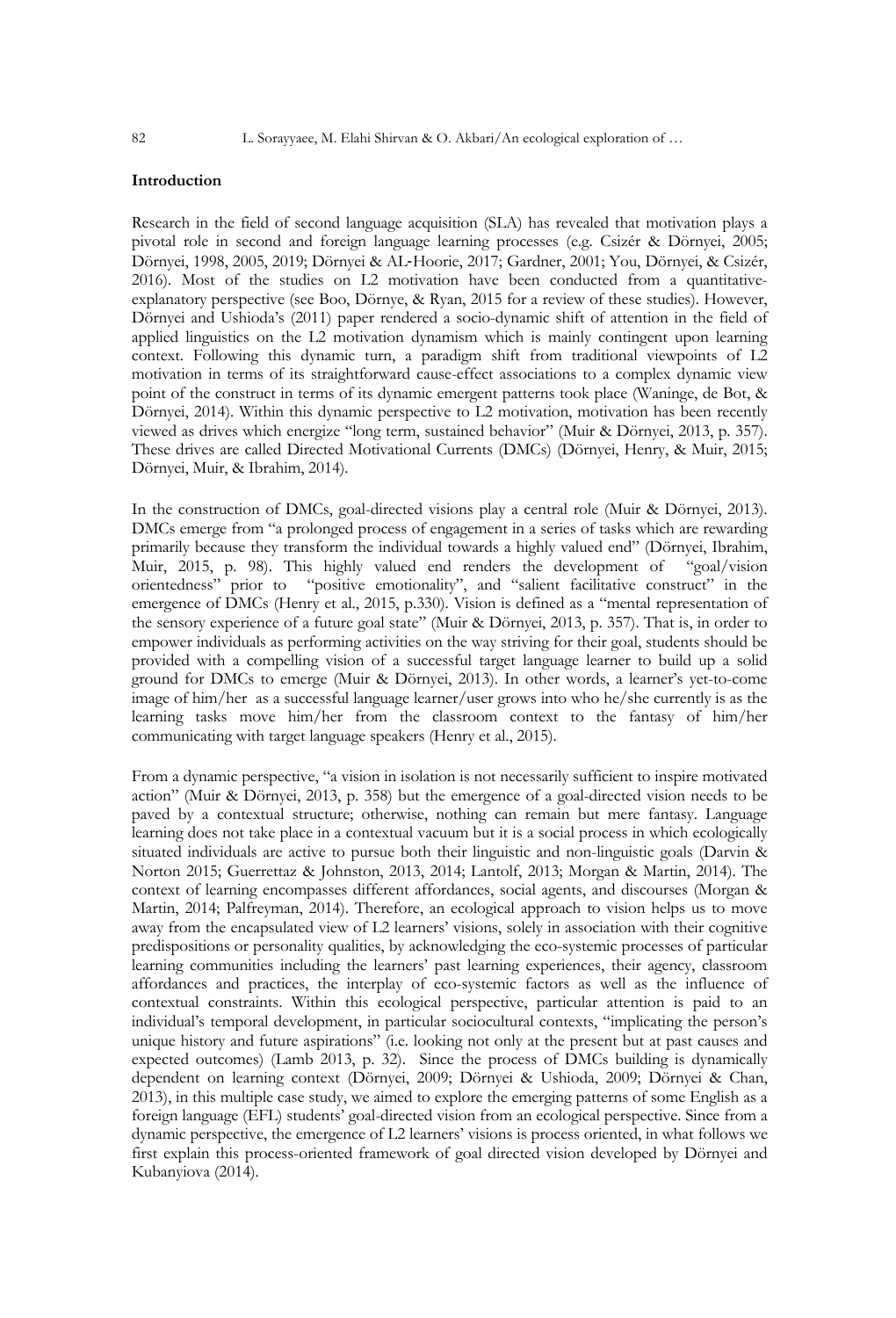#### *Framework of Successful Language Learning Visions*

The relative success of a DMC depends on the establishment and internalization of a clear vision (Muir & Dörnyei, 2013). This should be done based on a set of criteria (Dörnyei & Kubanyiova, 2014). First, to develop a powerful future self-image, students should make a vision of themselves in which they become an L2 user. Based on a primary definition of vision as "the imitative representation of real or hypothetical events" (Pham & Taylor, 1999, p. 250), EFL learners' visions can be the imitative representation of L2 related events such as communicating in English language with foreigners, giving an academic lecture in English, listening to English language news channels, reading an English novel, to name a few. In the construction of these visions, the representation of these events is present but "the stimulus is not actually being perceived" (Kosslyn, Ganis, & Thompson, 2001, p. 4).

Second, learners should strengthen their created vision by elaborating on them and rendering them vivid for themselves. For this, van der Helm (2009) suggested that visions should capture a desire for a deliberate change, the ideal, and the future. Third, only *plausible* visions can raise the learners' motivation because they are in alignment with the learners' present situation. Regarding this plausibility, Pizzolato (2006) asserted that "the relationship between what the learners want to become and what students actually become may be mediated by what students feel they are able to become" (p. 59). Also, this plausibility can be associated with Dörnyei and Chan's (2013) view of a vision "as the sensory experience of a future goal state" (p. 454) in which vision is regarded as a personalized goal that an individual can make it his or her own by "adding to it the imagined reality of the goal experience" (p. 455). Fourth, learners should take steps to turn their visions into action. This requires active involvement of learners in the application of effective strategies which set the stage for the implementation of their visions (Dörnyei & Kubanyiova, 2014).

Fifth, the acquired vision should stay sustained and alive; otherwise, they might vanish since learners may not be engaged, cognitively and affectively, in the process of activating their visions (Dörnyei & Kubanyiova, 2014). Regarding this livelihood of vision, Cox (2012) asserted that human brain can hardly distinguish between an event that is taking place in reality and an elaborated vision of the same event. This might be due to the fact that all the learners' senses can be used in their imagery (Eardley & Pring, 2006); that is, "vision is multisensory in nature, involving all the senses and not just visualization" (Dörnyei & Chan, 2013, p. 21). Hence, learners should constantly focus, and pushed to focus, on their created visions so that they can see, feel, and experience themselves in the imagined event (Pham & Taylor, 1999). This, as suggested by Vasquez and Buehler (2007), can take place by both first person and third person imagery perspectives. Via a first person perspective, a leaner imagines an event as if it were experienced by him or her in reality.

On the other hand, through a third person perspective, a learner engages in a vision by watching the created vision. The first person perspective might enhance a learners' self-efficacy in doing his or her imagined L2 related events (Dörnyei & Kubanyiova, 2014) while a third person perspective contributes to a learner's motivation by allowing for " a greater tendency to focus on the event's coherence with the self-conept" ( Libby & Eibach, 2011, p. 718). Finally, learners should encounter their overwhelming fear of failure at achieving their future self-image. This step can be practiced to generate, maintain, and, foster learners' motivation to direct them towards their ideal future L2 selves (Dörnyei & Kubanyiova, 2014).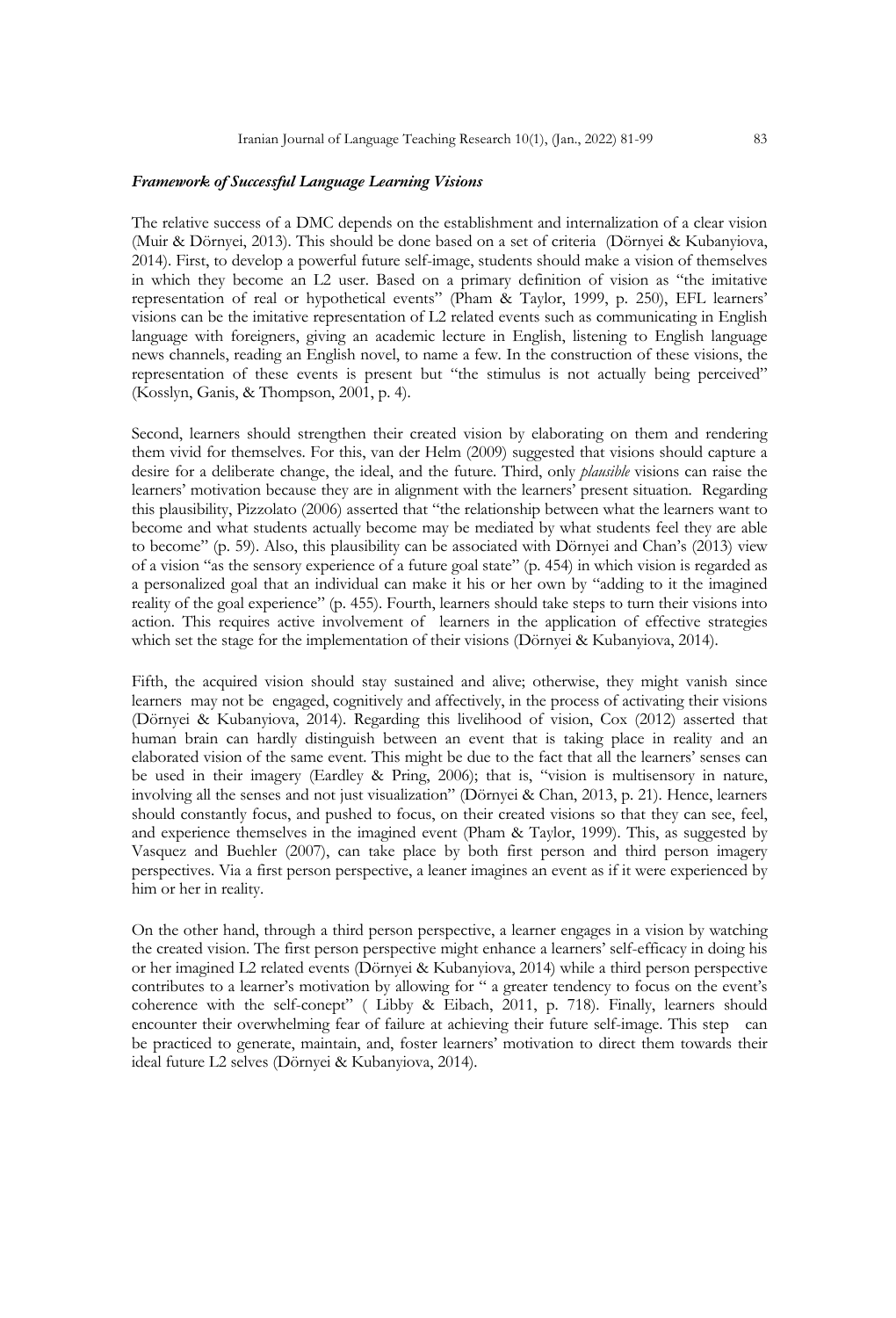#### Table 1

*A Framework for Developing a Vision-centered Teaching Practice*

| Motivational conditions for desired language selves         | Key facets of a vision-centered future motivational<br>practice |  |
|-------------------------------------------------------------|-----------------------------------------------------------------|--|
| The learners have a desired future self-image               | Creating the language learners' vision                          |  |
| (vision) which is related to but is also                    |                                                                 |  |
| different from his/her current self-concept.                |                                                                 |  |
| The vision is elaborated and vivid.                         | Strengthening the vision                                        |  |
|                                                             | trough imagery enhancement                                      |  |
| The vision is perceived as plausible but                    | Sustaining the vision by                                        |  |
| not comfortably certain, and it does not                    | Making it plausible                                             |  |
| clash with other parts of the individuals'                  |                                                                 |  |
| self-concept, particularly with the learners' family        |                                                                 |  |
| and peers.                                                  |                                                                 |  |
| accompanied<br>The<br>relevant<br>by<br>vision<br><b>1S</b> | Transforming the vision into action                             |  |
| effective procedural strategies that act as a road          |                                                                 |  |
| map                                                         |                                                                 |  |
| The vision is regularly activated in the                    | Keeping the vision alive                                        |  |
| learners' working self-concept                              |                                                                 |  |
| The learner is also aware of                                | Counterbalancing the vision by considering failure              |  |
| the negative consequences                                   |                                                                 |  |
| of not achieving the desired                                |                                                                 |  |
| end state.                                                  |                                                                 |  |

Drawing an inference based on Dörnyei and Kubaniyova's ( 2014) framework of vision-formation process, we can postulate that this process is dynamic and state-oriented, which is in line with the process-oriented view of motivation (Dörnyei, 2009; Dörnyei & Ushioda, 2009). In other words, as vivid in this dynamic model of vision, the construction of goal-directed visions is not necessarily the result of some linear cause-effect rules but visions *emerge* from some nonlinear, random, unexpected patterns. This can be closely associated with the principles of ecology (van Lier, 2004, 2011). Inspired by Morgan & Martin (2014) we can conjecture that from an ecological perspective, to construct their visions, learners are supposed to imagine recursively "to identify and create new patterns of coherence…across the rich interpersonal histories" (Morgan & Martin, 2014, p. 668) which underlie their EFL education background. These patterns vary in terms of time and space, "in which immediate micro-contexts are aligned with larger and longer-term macro contexts" (Morgan & Martin, 2014, p. 668), and affordances for learners' agency in the creation of plausible, active, and live visions are provided.

Furthermore, within micro-context, classroom for example, other agents like teachers and peers as well as the potential situated affordances like classroom materials might contribute to the emergence of EFL learners' directed visions. Moreover, this dynamic view towards vision is in accordance with the fact that "L2 learners do not form ergodic ensembles" (Lowie & Verspoor, 2019). "An ensemble is ergodic if two types of statistics give the same result. Many ensembles, like the human population, are not ergodic" (Tarko, 2005, as cited in Lowie & Verspoor, 2019, p. 185). Thus, learners might go through different trajectories of vision over time. Due to this ergodicity problem in research on individual differences, "we cannot generalize group statistics to the individual and vice-versa" (Lowie & Verspoor, 2019, p. 185). Regarding the significance of validating the dynamicity within the nature of motivation (Dörnyei, 2001; Dörnyei & Ryan, 2015; Dörnyei & Ushioda, 2009; Ushioda, 1994) which is represented in Dörnyei and Kubaniyova's ( 2014) framework of goal-directed visions as well as Lowie and Verspoor's (2019) invitation of researchers to investigate individual differences via *case studies* due to the ergodicity problem, in this study we aimed to explore the emergent patterns of some Iranian EFL learners' goal-directed visions from an ecological dynamic perspective.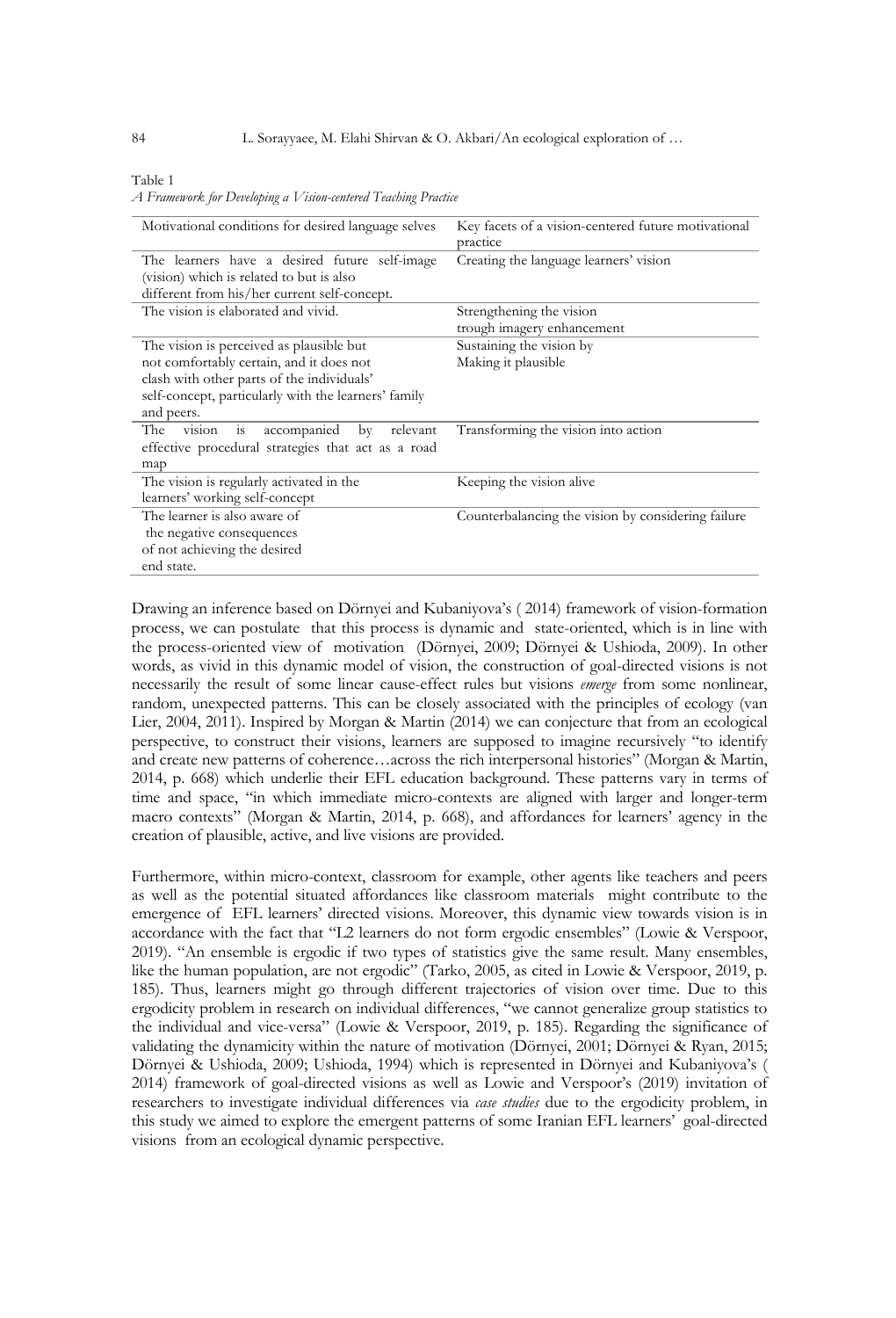Considering the main principle of an ecological perspective which is the search for the interaction of diverse eco-systemic factors which contribute to the emergence of the patterns of a phenomenon, like EFL learners' goal-directed visions (van Lier, 2004) we maintain that an ecological perspective is suitable for the aim of this study for the following reasons). An ecological perspective provides the researchers with a bright insight about the interaction of the organisms, the learners for example, within different contextual layers, in the construction of a phenomenon (van Lier, 2004). In line with this orientation, an ecological approach takes into account the interaction of language learners and all their associated affective, cognitive, and linguistic variables with the other agents, like their teachers and peers, in the classroom, and their parents, out of the classroom, in the construction of their visions. This ecological orientation within the micro-system of the classroom can be seen in the following quotation by Larsen-Freeman (2016, p.376):

> *Components of the classroom ecology are agents, the teacher, and the students concerning their thoughts, emotions, embodied actions, behaviors, dispositions, social capital, identities etc., and temporary physical and environmental properties. For instance, the configuration of the desks, the size of the room, its orientation, its temperature, the time of the day/week/year at which the lesson is conducted, and so on, all potentially influence teaching and learning.*

Second, as a pivotal concept in an ecological perspective, emergence, as defined by Larsen-Freeman (2016) is "the arising of something new, often unanticipated, from the interaction of components which comprise it" (p.378). For instance, teachers' agency in their interactions with a learner as well as the use of diverse and appropriate resources and materials within the context of the classroom might lead to the emergence of new perceptions in the learner (Mercer, 2012). This means that the trajectories of goal-directed visions in learning English for a learner, in alignment with the ergodicity problem (Lowie & Verspoor, 2019) might emerge differently from another learner due to the interaction of different components, like agents and affordances. Thus, an ecological approach to goal-directed visions can help us explore the unique emergent patterns of visions for each EFL learner because these patterns are variable across his or her learning process (Rose, Rouhani, & Fischer, 2013).

To provide the ecological approach with an explanatory framework, different models have been used; however, the main one which has been frequently applied by researchers is the nested ecosystem model proposed by Bronfenbrenner (1993).

## *Bronfenbrenner's Nested Ecosystem Model*

Bronfenbrenner's nested ecosystem model meticulously scrutinizes human behavior and development within a number of interdependent and interconnected structures which are termed ecosystems (Bronfenbrenner, 1993). Along the lines of this model, every context consists of four ecosystems. First; microsystem, as the first and closest stratum of every learning context to the learners, encompasses "patterns of activities, roles, and interpersonal relations experienced by the developing person in a given setting" (Bronfenbrenner, 1993, p. 15), like the classroom context. Second, mesosystem comprises the connections and interactions between two or more settings including the learner under investigation (Bronfenbrenner, 1993); for example, the interaction between a learners' past experiences of learning English and his or her current learning of English.

Third, exosystem concerns "the linkages and processes taking place between two or more settings at least one of which does not contain the developing person, but indirectly affects the individuals' behavior in the immediate setting" (Bronfenbrenner, 1993, p. 24). For instance, the regulations and policies of a language institute might enhance the dynamics of vision construction in each learner but the learner has no role in these regulations and policies. Fourth, macro system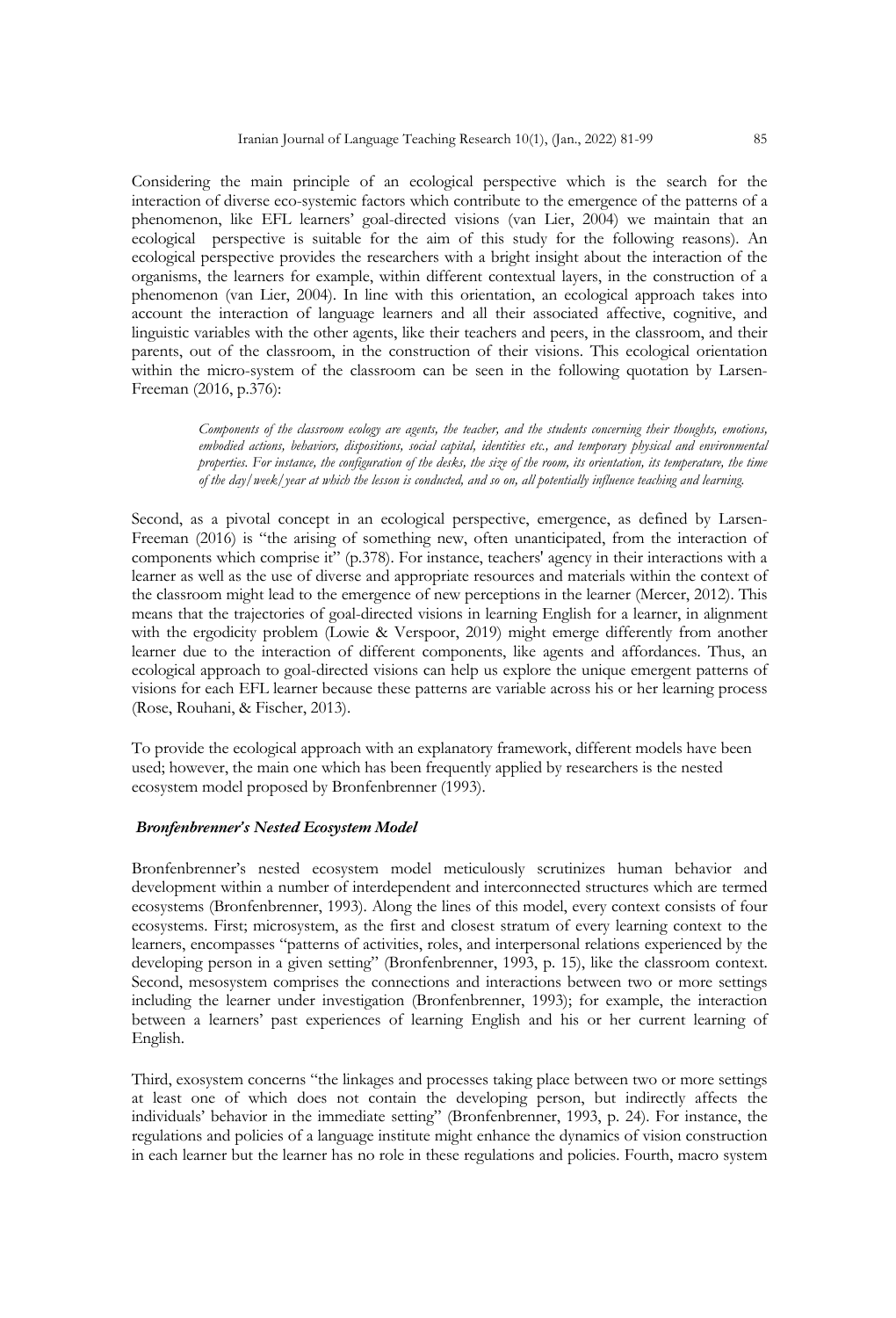concerns the predominant, societal and cultural, norms and beliefs behind particular fundamental belief systems (see Table 2). This model has been recently used in the field of applied linguistics for different ecological purposes. For example, it has been applied to explore the emerging patterns of L2 willingness to communicate (Peng, 2012), foreign language anxiety (Gkonou, 2017), foreign language speaking anxiety (Kasbi & Elahi Shirvan, 2017) and foreign language writing anxiety (Saghafi, Adel, & Zareian, 2017). Also, Hiver and Al-Hoorie (2016) introduced a similar framework for research on complex systems in learning a second language, entitled dynamic ensemble, which encompasses the main considerations of nested ecosystem model such as contextual considerations, micro and macro-system considerations.

Table 2 *Operationalisation of Ecosystems and Examples of Contextual Elements*

| Level | Operationalization                               | Example                                |  |  |
|-------|--------------------------------------------------|----------------------------------------|--|--|
| Micro | Context of EFL classroom                         | attitudes,<br>beliefs.<br>Parents'     |  |  |
|       |                                                  | behaviour, and teacher method          |  |  |
| Meso  | The interaction between the classroom and other  | Learners' previouse learning and       |  |  |
|       | settings containing the students                 | extra curricular activities            |  |  |
| Exo   | The interaction between the classroom and other  | Type of tests, tasks, materials, and   |  |  |
|       | settings, that one of which does not contain the | lack of devoted time on the course     |  |  |
|       | students and indirectly affects them             |                                        |  |  |
| Macro | The educational system of the society, cultural  | Dominant<br>condition<br>and<br>social |  |  |
|       | patterns, and values                             | educational policies                   |  |  |

Considering the need for the investigation of the dynamic process of individual learners' goaldirected visions in learning English via appropriate research approaches like an ecological approach the following research questions were proposed for the aim of this case study:

- 1. What micro-systemic factors contribute to the emergence of goal-oriented visions in the EFL learners of this study?
- 2. 2. What meso-systemic factors contribute to the emergence of goal-oriented visions in the EFL learners of this study?
- 3. What exo-systemic factors contribute to the emergence of goal-oriented visions in the EFL learners of this study?
- 4. What macro-systemic factors contribute to the emergence of goal-oriented visions in the EFL learners of this study?

In line with Lowie and Verspoor's (2019) suggestion for conducting case studies in research on individual differences, due the ergodicity problem, we aimed to explore goal-directed visions in only four EFL learners via an emic perspective, by which we do not aim to generalize the findings of our study due to the context-sensitive nature of goal-directed visions.

# **Methodology**

# *Context and Participants*

This study was carried out over a period of six months in the academic year of 2015-16. The main criterion for the selection of the participants was that the participants should be a representation of a normal class, which encompasses a diversity of students in terms of experiences of vision construction and learning experiences. As previously mentioned, due the nature of ecological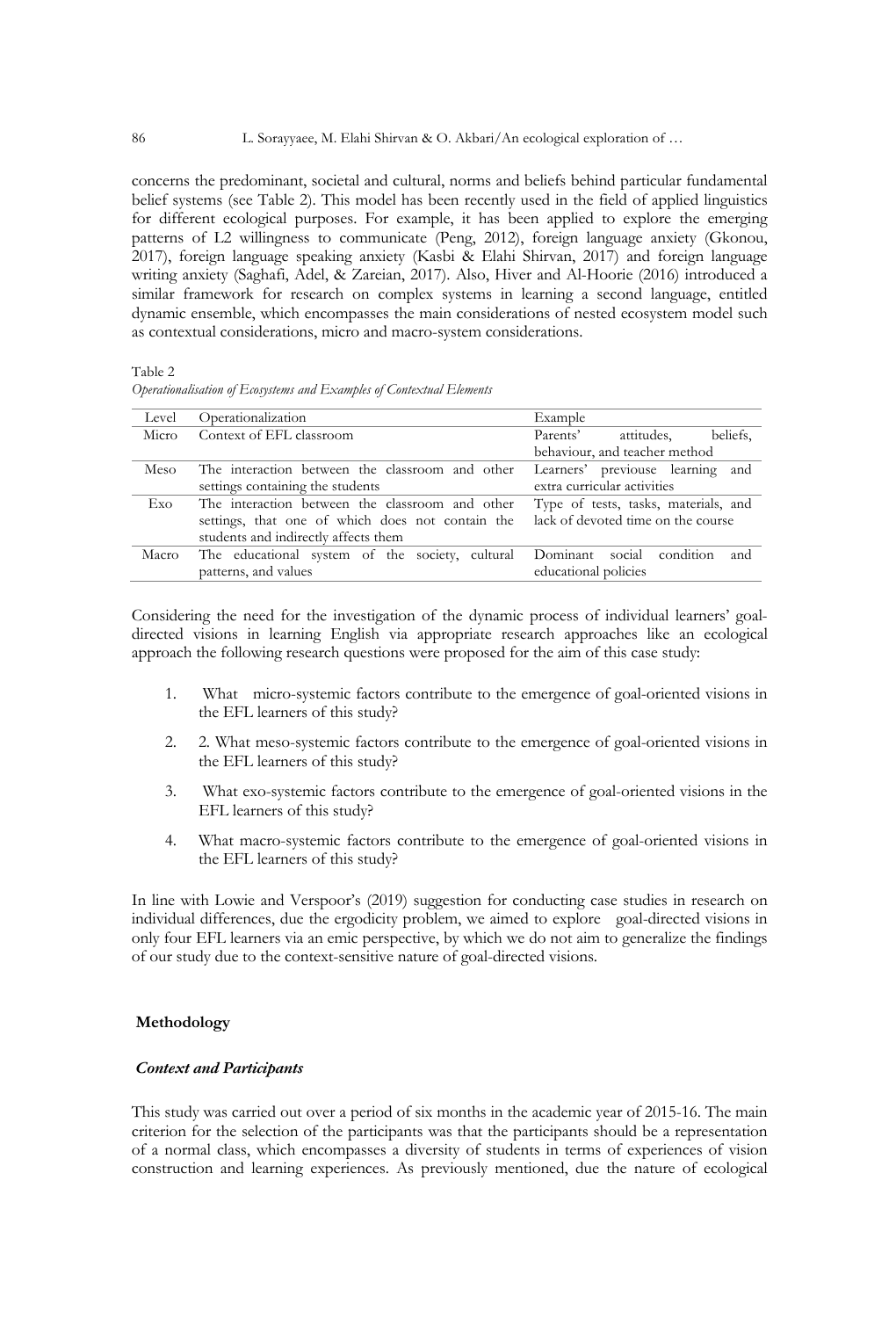approach (van Lier, 2004) and the ergodicity problem in the research on individual differences (Lowie & Verspoor, 2019), for the purpose of this case study, we selected four students from a class of general English. The participants were four freshman male students studying English as a general course at University of Bojnord, Iran. Considering the criteria of diversity in construction of goal-directed visions, representing a normal classroom, we selected the four participants based on our classroom observation and consultation with their course teacher. Their age ranged from 20 to 26. Demographic information of the participants, including their age, gender, university year, their language learning and vision construction experiences are presented in Table 3. The names of the participants were replaced with pseudonyms for the sake of confidentiality.

| Table 3                |  |
|------------------------|--|
| Participants' Profiles |  |

| Participants                  | Reza                                                                                                                                            | Farhad                                                                                                                                           | Arash                                                                                                                                                                           | Ali                                                                                                                                              |
|-------------------------------|-------------------------------------------------------------------------------------------------------------------------------------------------|--------------------------------------------------------------------------------------------------------------------------------------------------|---------------------------------------------------------------------------------------------------------------------------------------------------------------------------------|--------------------------------------------------------------------------------------------------------------------------------------------------|
| Age                           | 26                                                                                                                                              | 23                                                                                                                                               | 25                                                                                                                                                                              | 21                                                                                                                                               |
| Gender                        | Male                                                                                                                                            | Male                                                                                                                                             | Male                                                                                                                                                                            | Male                                                                                                                                             |
| University year               | 1 <sup>st</sup>                                                                                                                                 | 1 <sup>st</sup>                                                                                                                                  | 1 <sup>st</sup>                                                                                                                                                                 | 1 <sup>st</sup>                                                                                                                                  |
| Years of<br>experience in     | 8 years                                                                                                                                         | 5 years                                                                                                                                          | 6 years                                                                                                                                                                         | 3 years                                                                                                                                          |
| formal language<br>learning   |                                                                                                                                                 |                                                                                                                                                  |                                                                                                                                                                                 |                                                                                                                                                  |
| Students'<br>generated vision | He had a view of<br>what he would<br>like to become,<br>and he created L2<br>visions, and was<br>an internally<br>motivated<br>language learner | He was a motivated<br>language learner, he<br>had created an L2<br>vision, but he had<br>received negative<br>influences from his<br>environment | Despite his<br>construction of a<br>goal-directed<br>vision, it was not in<br>harmony with his<br>present situation,<br>and this prevented<br>him from achieving<br>his vision. | He was not an<br>internally<br>motivated<br>language learner,<br>and he had<br>generated his<br>vision under the<br>influence of his<br>context. |

## *Data Collection*

For the purpose of this case study, multiple data were collected through classroom observations, semi-structured interviews, and learning journals. Following a long-term observation, we observed each learner twice a month via observational field-notes, for four months, in order to build an indepth view of their created visions in their process of language learning and observe the dynamics of these visions. The guide for this observation phase was the framework of goal-directed vision by Dörnyei and Kubanyiova (2014) and the factors influencing the process of the participants' vision construction within the micro-system of the classroom. At the end of the observation phase, we collected 48 observation field notes.

Also, after each observation session, we interviewed each participant individually (48 interviews). In the first session of interview, we focused on building rapport with each participant and exploring the reasons regarding their participation in previous English classes and any goaldirected visions they had already created in those classes. We particularly addressed their vision of what they wanted to become by participating in those classes. In the next interview sessions, based on the points we observed in each session, we asked each participant whether he had generated any specific vision of his future L2 self or not and, depending on each session and the state of each participant's vision (the six steps of the vision framework), we asked them different questions (see Appendix A for the interview guide). In our interviews, we also explored the ecological affordances and agents underlying any changes or developments in each participant's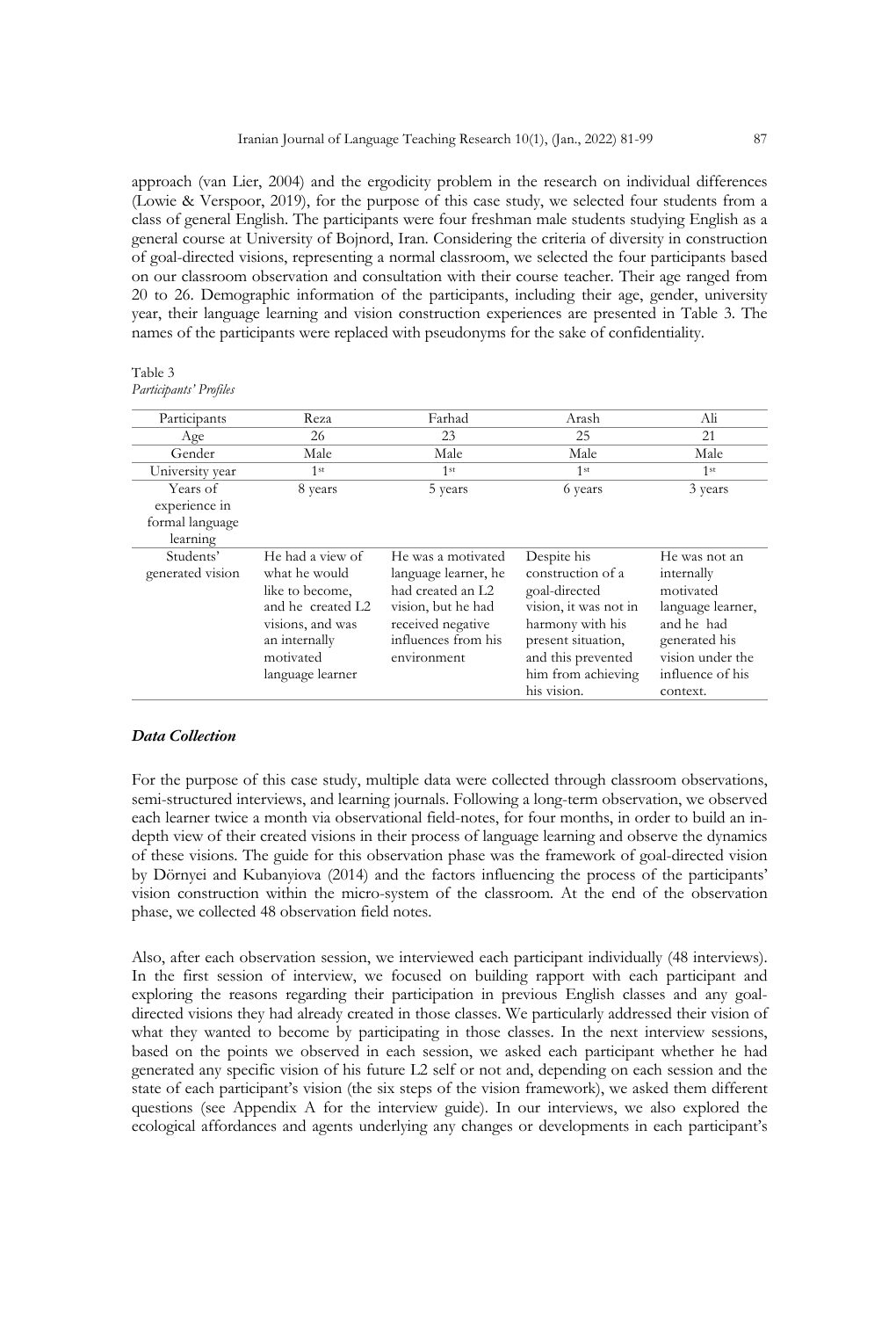88 L. Sorayyaee, M. Elahi Shirvan & O. Akbari/An ecological exploration of ...

vision inside and outside the classroom. The interviews were conducted in the participants' first language, Persian.

In addition, we asked each participant to write a journal regarding their experiences in the classroom and the dynamics of their vision construction, after each session of observation and interview (48 journals). The topics of journals were mainly around the possible role of strategies and the activities that were used by the participants as affordances in the development of their visions as well as the role of their teachers or any other influencing people outside their classroom, like their parents, that could contribute to the construction of their vision (see Appendix B for the journal guide).

#### *Data Analysis*

This study takes a qualitative interpretive approach (Richards, 2003), intending to provide an indepth description of the participants' goal-directed vision. The data analysis of the collected interviews, journals and observations involved reading, coding, and revising the codes by both authors of this study. The coding was based on the ecological aspects of each participant's development of goal-directed visions. The codes were extracted from the Bronfenbrenners' nested ecosystem model (1993), using MAXQDA software program, (Belous, 2012), with the primary focus on the microsystem (i.e. the language learner); the other three ecosystems were explored when observed in the data. As a measure of trustworthiness in the coding process, the inter-coder reliability was 92%.

## **Results and Discussion**

The results of the study as well as their related discussions are presented in line with research questions presented for this study.

#### *At the microsystematic level*

Two effective micro-systemic factors were identified which contributed to the construction of the participants' goal-directed visions. They were the participants' parents' expectations and their teacher's behavior in the classroom.

#### *Parents' expectations*

Extracted quotes from Reza in the first stage of moving towards his generated vision shows that this participant already had a view of what he would like to become in his future life. This participant referred to the point that he was internally motivated to learn English due to the positive feedback and affordances he received from his parents. In one of the interview sessions he said: "I aim to be a fluent speaker of English language and I'm motivated enough to follow this vision as my parents are constantly encouraging me to move towards this future goal of mine" (Interview 6, December 6, 2015). He also referred to the point that as long as he received positive affordances from his parents, he was motivated to move toward his generated vision by taking the classroom activities seriously so that he could turn this vision into a live and tangible one for himself and his parents. In other words, his parents and their expectations paved the way for the development of his created vision further in future in the framework to be strengthened, and transferred into action.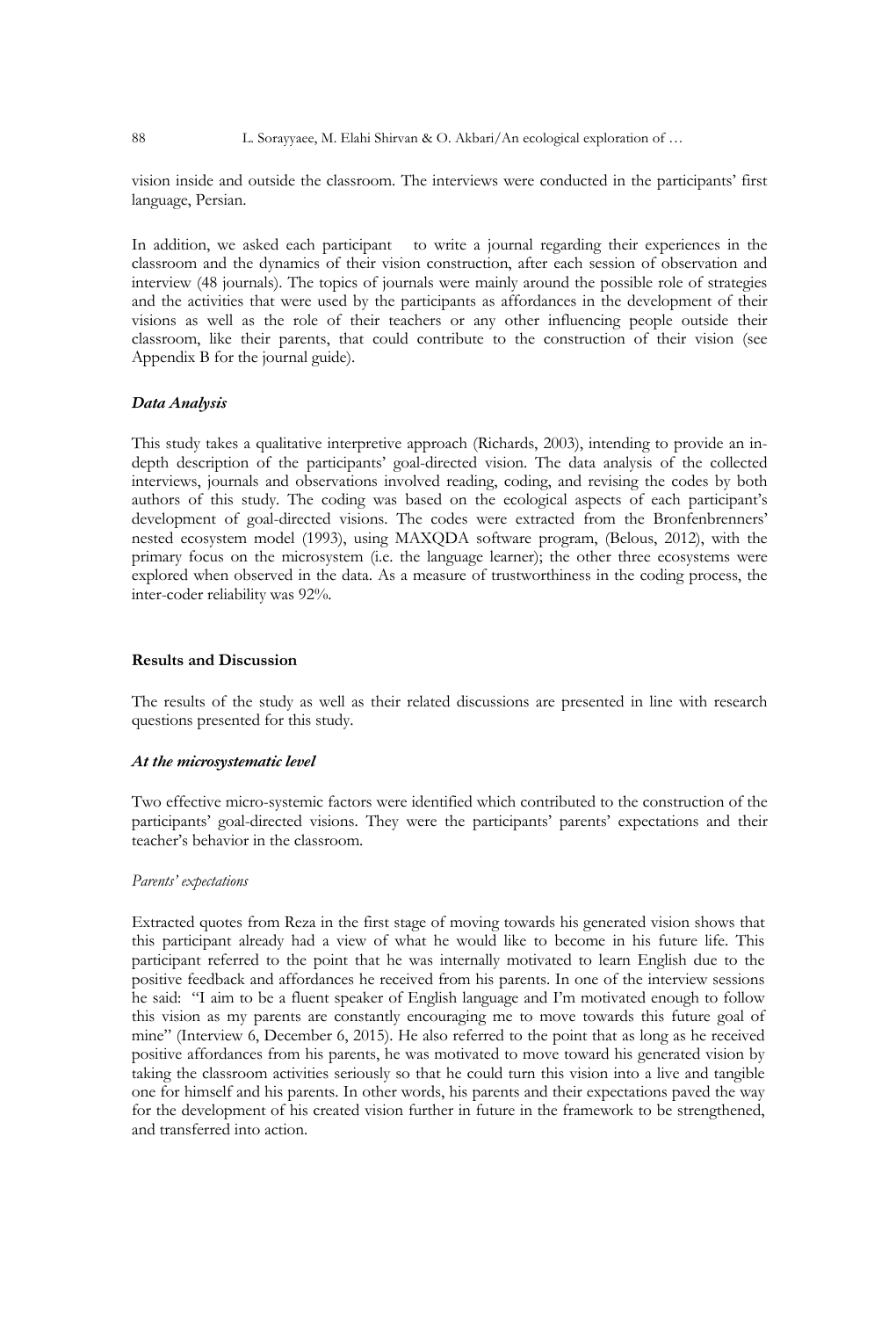Opposite to Reza's case, Farhad and Arash's motivation was internally oriented. Thus, they were able to create a clear image of what they wanted to achieve during the process of their English language learning; however, they received negative influences from their parents. This is clearly echoed in their quotations. For example Farhad reported:

> *…I think my future vision is not that much plausible. The reason is that it is something my parents do not agree with. Thus, because of this disagreement of theirs I feel I'm losing my motivation in trying to reach my future goal. (Interview 5, November 22, 2015)*

Arash also noted:

*… I have a vision of what I'm looking for in the process of language learning, but the main problem in reaching my goal is that my parents do not agree on the future career that I have selected for myself" (Observation 1, September 23, 2015)*

As seen in Farhad and Arash' case, their created images were not in harmony with their present situation and this might prevent them from achieving what they have already envisaged. As seen in the above quotation, parents' expectations at the level of microsystem can directly affect individuals' level of motivation. That is, due to the negative influences they have received from their closest context, their created vision was not strengthened; thus, it was plausible to them, they could not transform it into action and, consequently, their motivation notably reduced.

As a prerequisite for any goal-directed vision, the learners should add "to it the imagined reality of the goal experience" (Dörnyei & Chan, 2013, p. 455). Not being able to add this imagined reality to the experiences of their goals due to the inconsistency between their initiated goals and those expected by their parents, the trajectory of vision construction in Farhad and Arash are different from that of Reza and; hence, not plausible.

Considering his goal-oriented future vision, Ali echoed:

*Yes, I have an idea of what I should become in the future, but I'm afraid this is not what I want to become. I mean I have a view of my future life, I'm not that much interested in it though and the reason is that this is something that I have to be or better to say I'm forced to become and it's just because of the context I'm living in. (Interview1, September 23, 2015)*

In fact, Ali generated a vision for himself which was directly under the influence of his external environment, not his internal desires. As seen in the above quotations, all of the participants indicated that they were under the influence of their parents' points of view and expectations in their construction of a specific future goal-directed vision, both negatively and positively. Thus, espoused by the concept of ecology (van Lier, 2004) and the fact that "immediate micro-contexts are aligned with larger and longer-term macro-contexts" (Morgan & Martin, 2014, p. 668), the participants' agency in the construction of visions is under the influence of a strong contextual affordance, the role of parents, which should not be overlooked as a significant contextual consideration (Hiver & Al-Hoorie, 2016). This contextual factor is formalized into the microsystem of the participants' created visions in two ways: it can either facilitate the process of their' vision making, by setting a parallel stage for the learners' visions so that they can accomplish them with more motivation, or debilitate this process, by directing learners in an undesirable path in which they might be in a dilemma in terms of the visions they are to create.

In terms of the micro-systemic adaptation of learners' visions to the contextual factor of parents' expectations (Hiver & Al-Hoorie, 2016), the consistency of the parents' expectations with the learners' vision can contribute to the development of vision going through most of stages of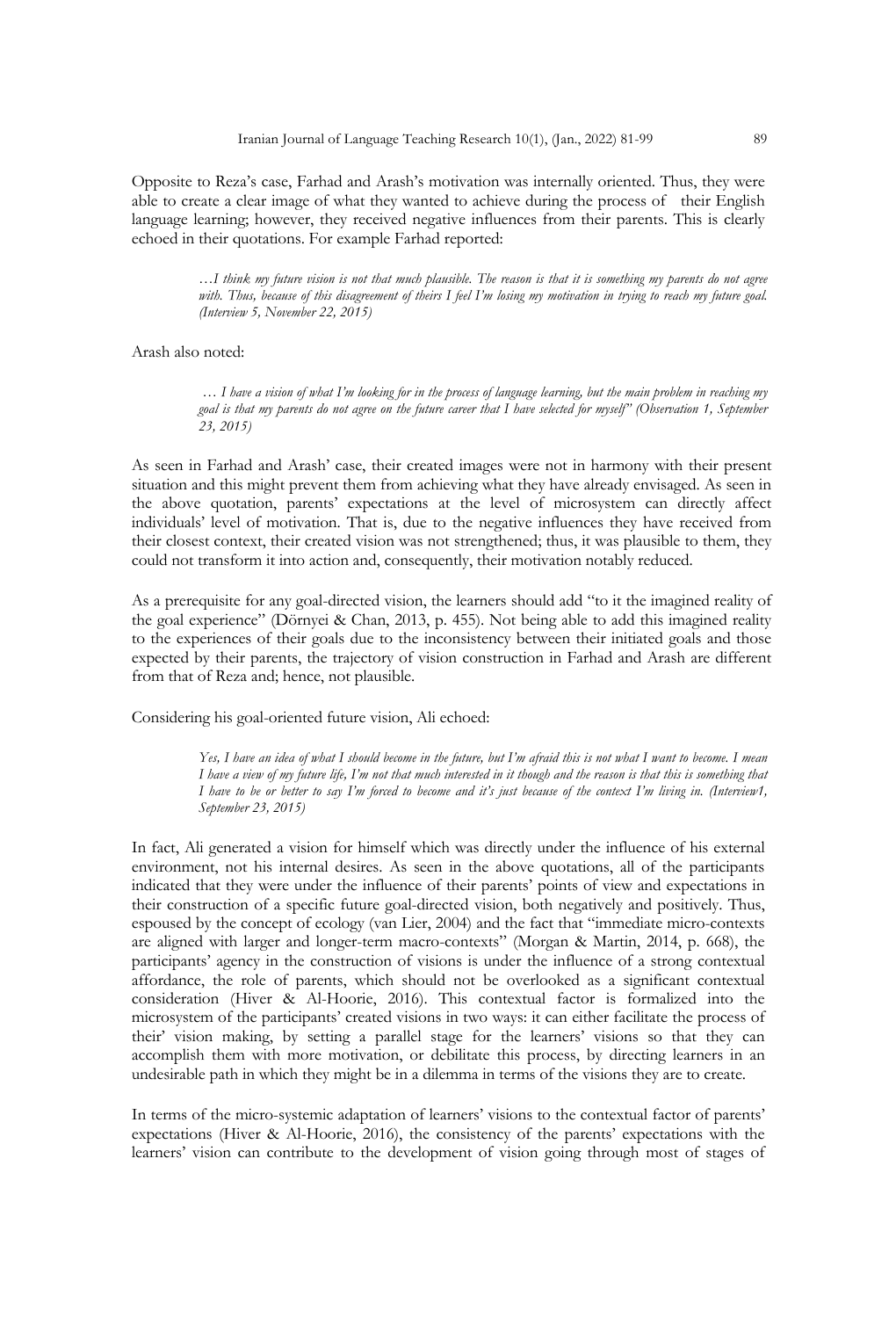Dörnyei and Kubanyiova's (2014) framework; that is, the created vison can be strenghthend, be plausible, and transformed into action but in case of the inconsistency between the parents' expectations and the learners' visions, the emergent patterns of the created visons might not be able to go beyond the level of creation because the created visons are deprived of the strengthening power of parents' expectations.

# *Teachers' Behavior*

The relationship between the participants and their teacher in the classroom was also revealed to be an important micro-systemic factor in the development of their goal-directed visions. In terms of the ecological interactions between the micro-systemic factors, this factor can be in accordance with or in contrast to the participants' expectations of their parents.

Regarding the role of the teacher, in one of the interviews Reza noted: "Actually, it was the English teacher who gave me incentives to generate my vision for learning English, I aim to have a good comprehension of the media in English and this is what my dad appreciated the most in my family too" (Interview1, September 23, 2015). As seen in this quotation, the teacher's role, as an initial condition in the process of Reza's development of his desirable vision can be promising. In other words, in line with the feature of a complex dynamic system, L2 goal-directed visions, as seen in Reza's case, are sensitive to the slight changes in the initial conditions (Verspoor, 2015), like the teacher's behavior in the classroom. Moreover, in these initial conditions, the agreement between parents' expectations of participants and their teachers' motivating behaviors can both contribute to the generation of goal-directed visions of learning.

Similarly, Farhad noted that the course teacher played an encouraging role in the development of his goal-directed vision. Experiencing the fifth stage of the vision framework (Dörnyei & Kubanyiova, 2014), he asserted: "My teacher is always a source of inspiration to me and because of his high fluency in English; I have always tried to follow him as a role model to be fluent speaker of English language" (Journal 9, January 21, 2016). Thus, it can be inferred that despite the parents' opposing orientation towards the visions generated by learners, their teachers can play the role of a strong contextual agent influencing their goal-oriented visions.

Likewise, the teacher had a positive impact on Arash's vision. Experiencing the third stage of the framework, in one of his journals, he wrote: "… [my teacher] was like a friend to me and constantly tried to promote my motivation by making me engaged in a variety of activities and giving me positive feedback. Sometimes at home, my parents still insisted on my changing my major, which can shatter the beautiful visions I have already created for myself, like being an English news reader or an interpreter, but the time I entered the class, following my teacher' advice, I felt that those visions were more approachable. During the past sessions of the course, he has also provided me with videos of successful news anchors and interpreters. Watching them has helped me so much to strengthen these images of mine because since then I am imagining myself doing this activity for a famous news channel. Last session, he also gave me the chance to read a piece of news for the students in the class which definitely boosted my confidence as I found my vision so live and real in the class. I am also practicing to interpret some short talks for the next session of the course (Journal 5, November 22, 2015).

As seen in both Arash and Farhad's cases of vision construction, there is a disagreement between parents' expectations of the participants and those of their teacher. In terms of the interplay of the factors within the micro-system of the classroom, once the participants' created images for themselves were about to fade due to their misaligned parental expectations, the positive influences of their teacher's feedback and behavior as well as his classroom assignments could push their vision ahead in the vision framework, providing them with opportunities to turn their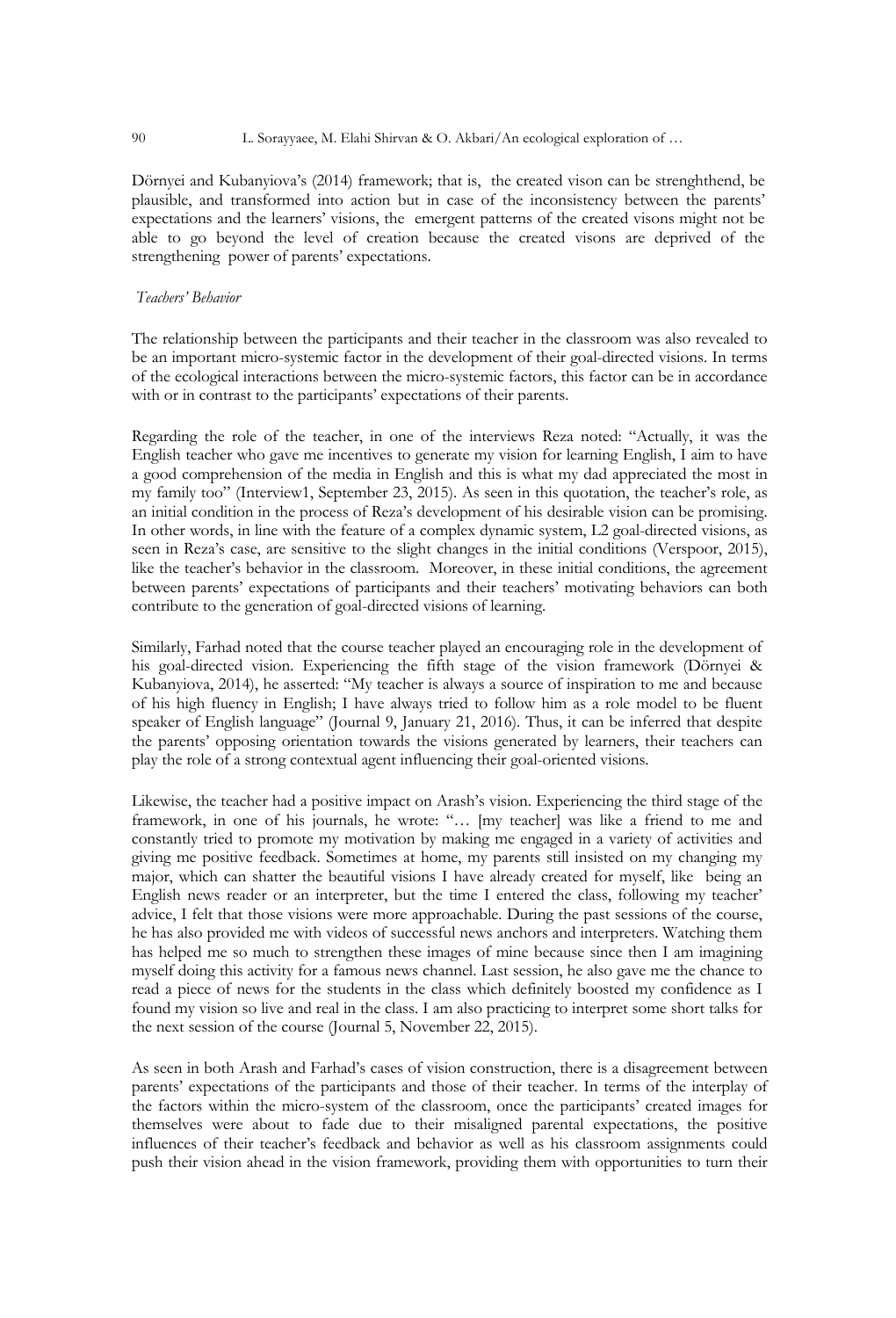vision into reality and make them active and alive. For instance, led by the teacher's assignments in the classroom, Arash could experience both first person and third person imagery perspectives (Vasquez & Buehler, 2007). In alignment with Libby and Eibach (2011), the experience of watching successful news readers could help him to imagine the event as if it were his, which; as a result, strengthened the coherence of the vision. Also, in line with Dörnyei and Kubanyiova (2014), the experience of reading some news in English language in the classroom increased Arash's self-efficacy in his vision as a news anchor.

Considering all four participants and what they had referred to regarding the effective factors at the level of microsystem, we can infer that participants' parents and their teachers are among the influencing affordances in the emergence of their' agency in the generation of vision within their immediate context of their learning English, which is the classroom. In term s of their microsystemic network of interactions (Hiver & Al-Hoorie, 2016; Larsen-Freeman, 2016), these two affordances might play in harmony with or in opposite to each other; having positive or negative impacts on the learners' emergent patterns of goal-oriented visions. For instance, For Reza, both parents' expectations and teacher's behaviors are in accordance with each other and this synergy contributed to his progress in the framework of vision in terms of strengthening his generated vision and making it alive or plausible. However, For Farhad and Arash, a conflict between his parents' vision-shattering behaviors and the teachers' vision-supporting behaviors as two major mechanisms of change (Hiver & Al-Hoorie, 2016) were observed. In these two cases, both participants experienced contradictory emerging patterns of vision from the two micro-systemic factors. Thus, due to the existence of such inconsistencies, their success in achieving their future goal-oriented visions is not easily predictable.

#### *At the Meso-systematic level*

The participants' past learning experience was revealed to be an important meso-systemic factor contributing to their development of goal-directed visions. For instance, Reza wrote in one of his journals that he was a motivated language learner and he already knew the value of learning English language in the achievement of his goals due to his positive previous learning experiences. He reported he was always appreciated by his language teacher at high school.

> *….my language teacher at high school constantly encouraged all the learners in the class to do their best in learning English. He always presented communicative activities and it helped me create my future life image through those activities. So having such good learning experiences, I think, helped me to remain a motivated and dedicated language learner at the present time. (Journal 9, January 21, 2016)*

Considering Reza's case, it seems that the meso-systemic experiences of the participants play an active role in shaping the trajectories of each participant in his construction of visions. Also, among these meso-systemic experiences, as seen in Reza's written journal, is the type of activities presented by his high school teacher in the classroom. The communicative nature of the activities he was involved in at high school helped him in generating a future vision.

Likewise, referring to one of his previous learning experiences, Arash could make his generated vision alive. He explained:

> *… I constantly imagine the day that I'm a tour leader and every day I play this role. This activity is so helpful in keeping me motivated. I was inspired to construct this vision by a useful activity introduced by my teacher in one of my classes at an English language learning institute and role-played by me and my classmates. (Interview 9, January 21, 2016)*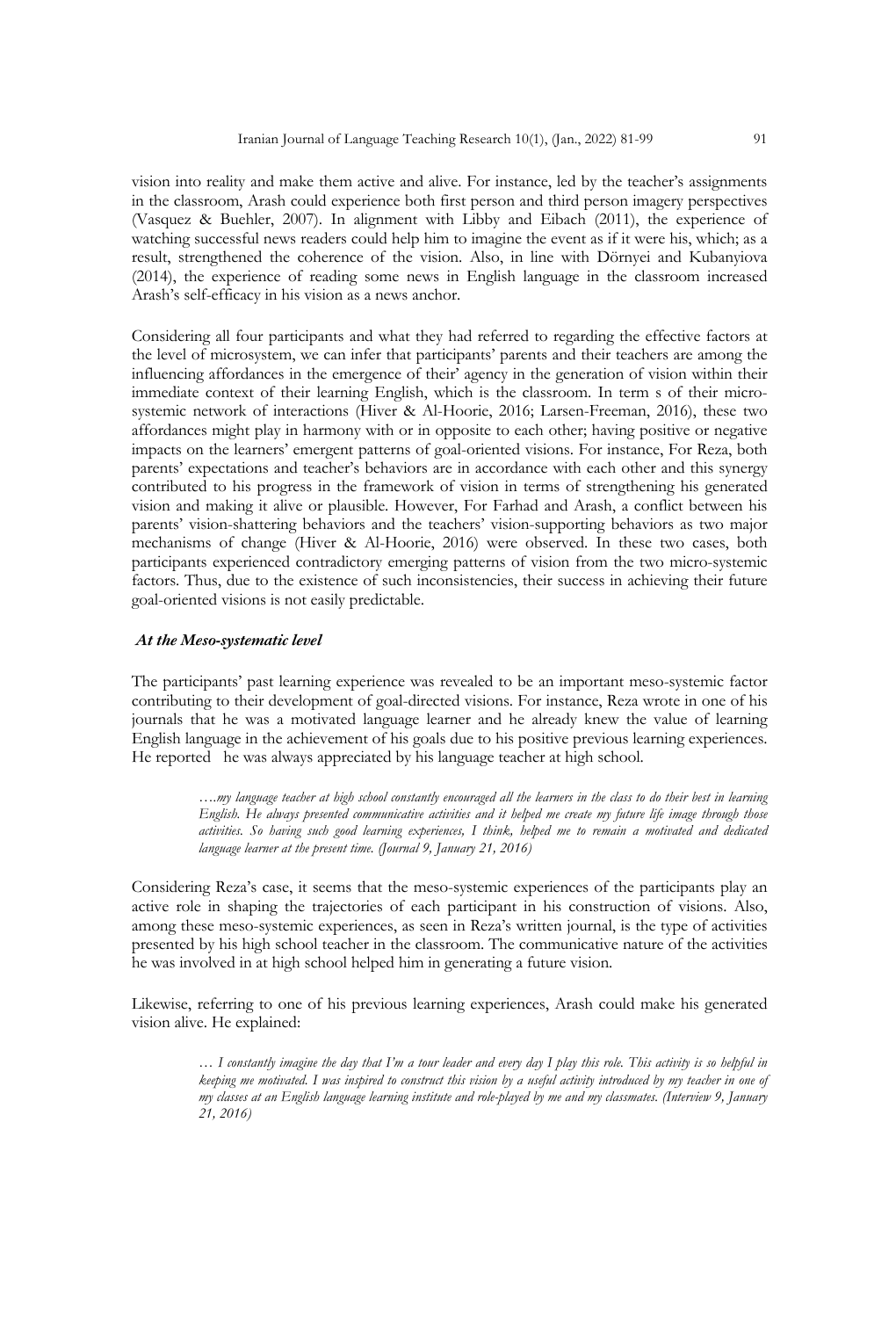92 L. Sorayyaee, M. Elahi Shirvan & O. Akbari/An ecological exploration of …

This past learning activity could help Arash to experience a first-perspective imagery (Vasquez & Buehler, 2007) in which he constantly constructs a live image of his goal. Thus, in alignment with Morgan and Martin (2014), Arash and Reza's past learning experiences can be regarded as rich personal histories which helped them to identity new coherent patterns of vision.

On the contrary, Ali attributed his negative attitude towards learning English to his unfavorable language learning experiences at high school. In one of the interviews, he stated:

> *…when I was a high school student, my teachers were all passive ones, without having new ideas in teaching, so in my English courses, I experienced boring moments, I think I have lost all my interest and motivation in learning English. At the moment I can't come up with any visions for learning English. (Interview 4, November 6, 2015)*

As seen in the above quotation, unlike Reza, Ali was not able to generate a future vision due to his negative experiences at high school. Moreover, regarding the type of activities presented by his high school teachers in the classroom, Ali said: "..there were no interesting and communicative activities in the classroom. They were just grammar focused activities, extremely long and exhausting…" (Observation1, September 23, 2015).

In terms of the networked associations between the eco-systemic contextual factors (Hiver & Al-Hoorie, 2016; Morgan & Martin, 2014), it seems that the power of these factors either at the micro-system or meso-system can shape the dominant mechanism of change or stability in the emergence of the stages of goal-directed visions. The meso-systemic experiences of the participants might overshadow the interaction of the micro-systemic factors like the participants' parents' expectations and their own created visions. Thus, positive background experiences can push the created visions of the participants into strengthened and plausible patterns regardless of the consistencies and conflicts between their parents' expectations and their desirable tendencies. However, the participants' negative experiences might weaken their created patterns of visions, emerging from the interplay between their preferences and their parents' expectations. On the other hand, we should bear in mind that the dominant micro-systemic factors can also exert influence on the meso-systemic factors which influence the construction of visions. For instance, consistency between EFL learners' orientations and their parents' expectations can impact on the meso-systemic factors, like their negative background experiences, and pave the way for the emergence of live, plausible, and strengthened visions.

# *At the Exo-systemic Level*

At this level, the participants' patterns of goal directed visions might be under the indirect impact of some external factors, which might positively or negatively affect their meso-systemic or micro-systemic experiences. Among these external factors, the type of tests and materials used in the class were highlighted by the participants. It is worth noting that in the general course of English that the participants attended, the materials and the syllabus were mainly organized by the department of English language; thus, the course teacher had limited options in terms of deciding on the course book to be used for the course. Thefore, since the activities and the tests that the participants referred to in this section are related to their course book, we regarded them as exosystemic factors.

Considering the language learners' problems with the type of materials used in the course of general English at the university level, both Farhad and Arash pointed out how presented materials were overshadowing their directed visions. In one of the interviews Farhad maintained:

> *…the main focus of this course and the activities at university level is on grammar and developing reading skills, with fewer opportunities for communication to develop speaking ability. So, the course sometimes becomes tedious to*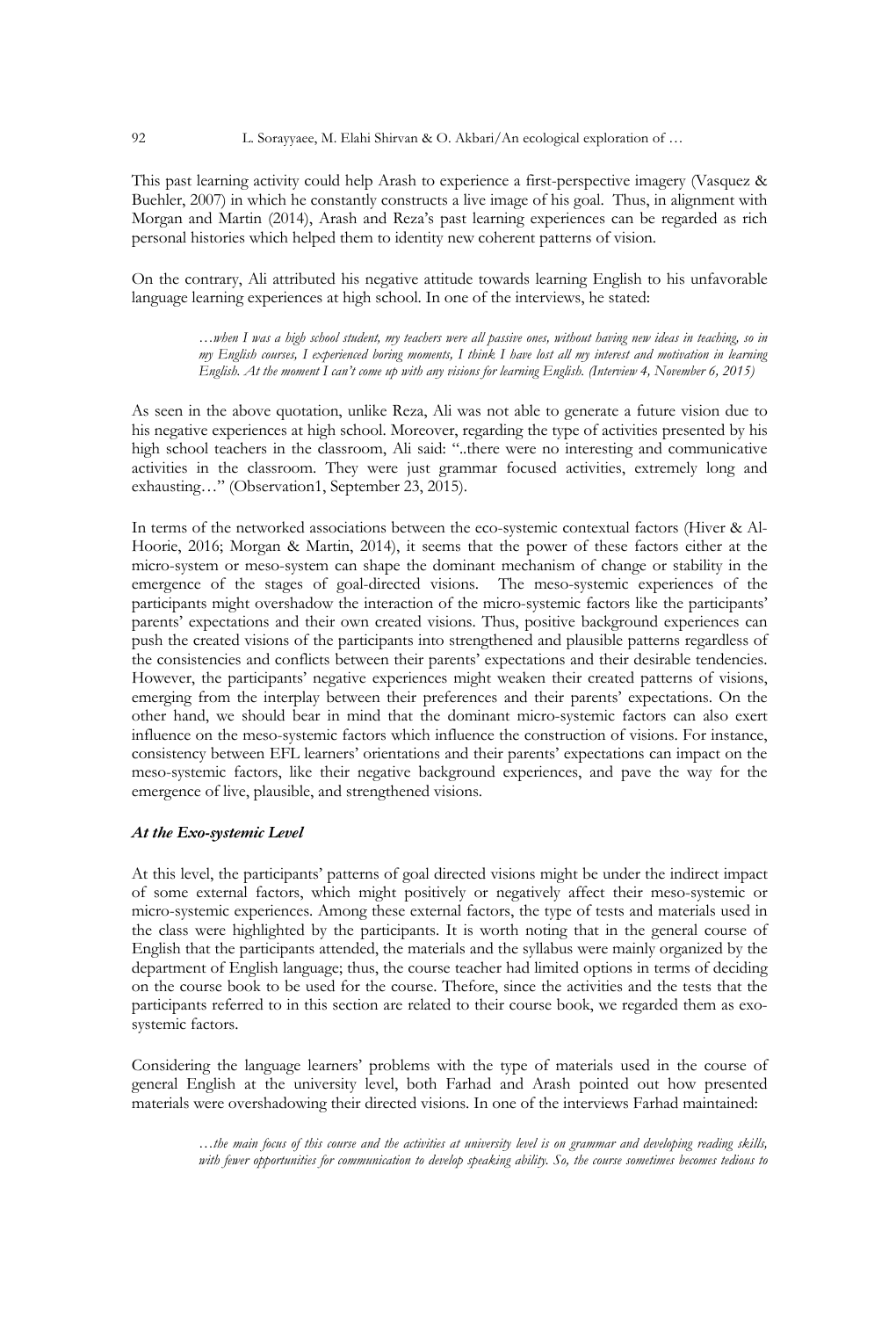*me and; as a result, gradually, I might not be able to follow the vision I have set for myself. (Interview 7, December 22, 2015)*

Arash also referred to the influence of the presented materials and types of tests on his motivation. In fact, since he was trying to improve his speaking ability and fluency in English [his generated vision] and was less focused on developing his grammar, he had some serious problems with some of the materials and tests in the course of general English. He noted:

*…I couldn't turn my directed visions active because of some of the classroom activities, but not all, and the materials targeting grammar with less chance for communication…Also, tests in the class mainly focus on grammatical points and I have problems taking them because of the nature of these tests… (Journal 4, November 6, 2015)*

As seen above, both participants referred to two exo-systemic factors influencing the construction and development of their goal-directed visions; first, classroom materials and activities with a main focus on grammatical points and; second, types of tests mainly assessing learners' understanding of those grammatical points. Thus, we can argue that although the participants were able to generate and strengthen the goal-oriented visions of what they intended to achieve by learning a foreign language, they were unlikely to transform them into action or keep them alive due to the fact that proper materials as well as road maps were rarely presented to them at the exosystemic level. In other words, the materials used in the class did not play the role of an affordance, but only an input, because they were decided to be used in the class not by the teacher of the class but the supervision team of the institute who might have less ecological awareness about the context of the classroom than the teacher of the class. Therefore, the materials prescribed to be used in the class cannot seriously contribute to the construction of the participants' goal-directed visions unless the teacher of the class can develop his or her own teacher-made materials or select appropriate materials, considering the contextual needs of his classroom.

# *At the Macro-systemic Level*

Referring to this level of context, the social, cultural, and educational belief system of the society, which is the most distant level to individuals, both the participants and their teacher, can indirectly impact on individuals. Arash referred to one of these macro-systemic factors in one of his interviews. He said: "English is a foreign language in my country. I think that's why it is not the main target of the educational system. So, EFL learners may find it difficult to provide directed visions for learning English". (Interview 8, January 5, 2016).

As seen in the above quotation, Arash referred to lack of adequate attention to the course of English in the education system of Iran and its associated influence on the process of achieving a directed future vision by learners of English. Regarded as a foreign language, English language has not been assigned a serious program by the education system of Iran to be learned at secondary, tertiary, and university level. Therefore, not being exposed to English language, learners of English language might encounter difficulties in any stages of the development of goal-directed visions. In terms of eco-systemic network of interactions in the development of these visions ( Morgan & Martin, 2014; van Lier, 2004), we can conjecture that teachers' performance in the microsystem, learners' background experiences at the level of the mesosystem, and the types of materials and assessment applied at the level of exosystem might be overshadowed by the influences of the dominant attitude towards English as a foreign language at the level of macrosystem with regard to learners' goal-directed visions. In other words, in our observed case, although the teacher's motivating performance sets the stage for the learners' initiated visions, lack of a well-established program for learning English by the education system, rooted in the social attitude towards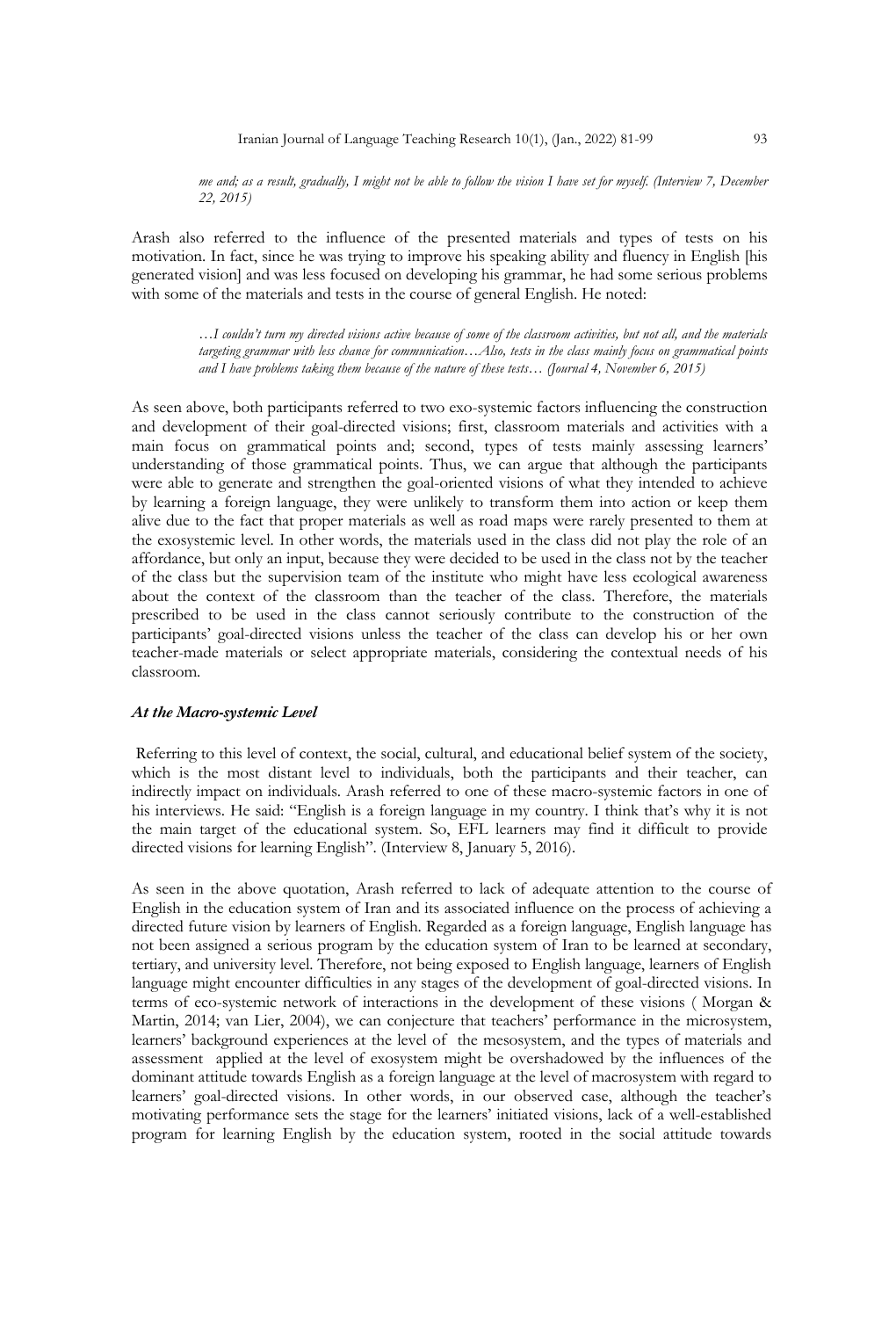94 L. Sorayyaee, M. Elahi Shirvan & O. Akbari/An ecological exploration of …

English as a foreign language, might not provide learners with a clear road map to develop their visions.

As an example of positive influences of macrosystem on individuals' goal-directed visions, Ali reported how he was positively influenced by the dominant competitive spirit activated within the Iranian culture.

*...seeing how hard my classmates try to reach their goals is a source of inspiration for me to try harder to reach my future vision. I think all my classmates are competitive and make their efforts to outscore the others (Observation7, December 22, 2015)*

As seen in the above quotation, Ali referred to his and his classmates' competitive spirit as a macro-systemic factor existing within the culture of Iran, which is rooted in the competitive atmosphere of Iranian education system. Put it another way, the presence of a competitive spirit among learners emerging from a competitive atmosphere in society, at the level of macrosystem, can contribute to the development of EFL learners' goal- directed visions within the microsystem of the classroom.

# **Conclusion**

In constructing a specific future goal-directed vision, learners of English language might be under the influence of a variety of contextual factors. These contextual factors, which lie within different ecological layers, make the trajectories of vision construction unique for each EFL learner. Regarding the importance of generating a vision of what university students in the course of general English aim to become and its crucial role in improving language learners' DMCs, the present case study aimed to describe and explain the dynamic patterns of directed future visions, based on Dörnyei and Kubanyiova's (2014) framework, for learning English from an ecological perspective, using Bronfenbrenners' nested ecosystem as an analytical framework. The findings of the study indicate that the participants' patterns of goal-directed vision can be explained under the dynamic influences of micro-, meso-, exo-, and macrsystems. At the level of microsystem, the teacher's motivating behaviors towards the participants, consistent or inconsistent with their parents' expectations, contributed to the creation of directed visions. At the level of mesosystem, under the influence of favorable and unfavorable background experiences at high school or English language institutes, the participants' trajectories of vision emerged differently. In addition, at the level of exo-system, assessment targets and the types of materials, set to be used in the course of general English, as well as the competitive spirit dominant in the Iranian culture and the social attitude towards English language as a foreign language, at the level macrosystem, could explain the dynamics of the participants' directed visions and the stage they could be activated. Regarding the pedagogical implications of the findings of this study, we contend that teachers of English language should consider the capacity of contextual factors in their teaching process. Language learners are not ergodic ensembles; thus, each EFL learner experiences the development of his or her goal-directed visions differently under the influence of contextual factors. EFL teachers might not be able to change the meso-systemic, exo-systemic, and macrosystemic factors influencing their learners' vision construction; however, they can play a pivotal role in their development of goal-directed visions within the microsystem of the classroom. For instance, they can focus on their teaching behavior, develop appropriate activities, apply proper materials, and involve their learners in their goals in the classroom.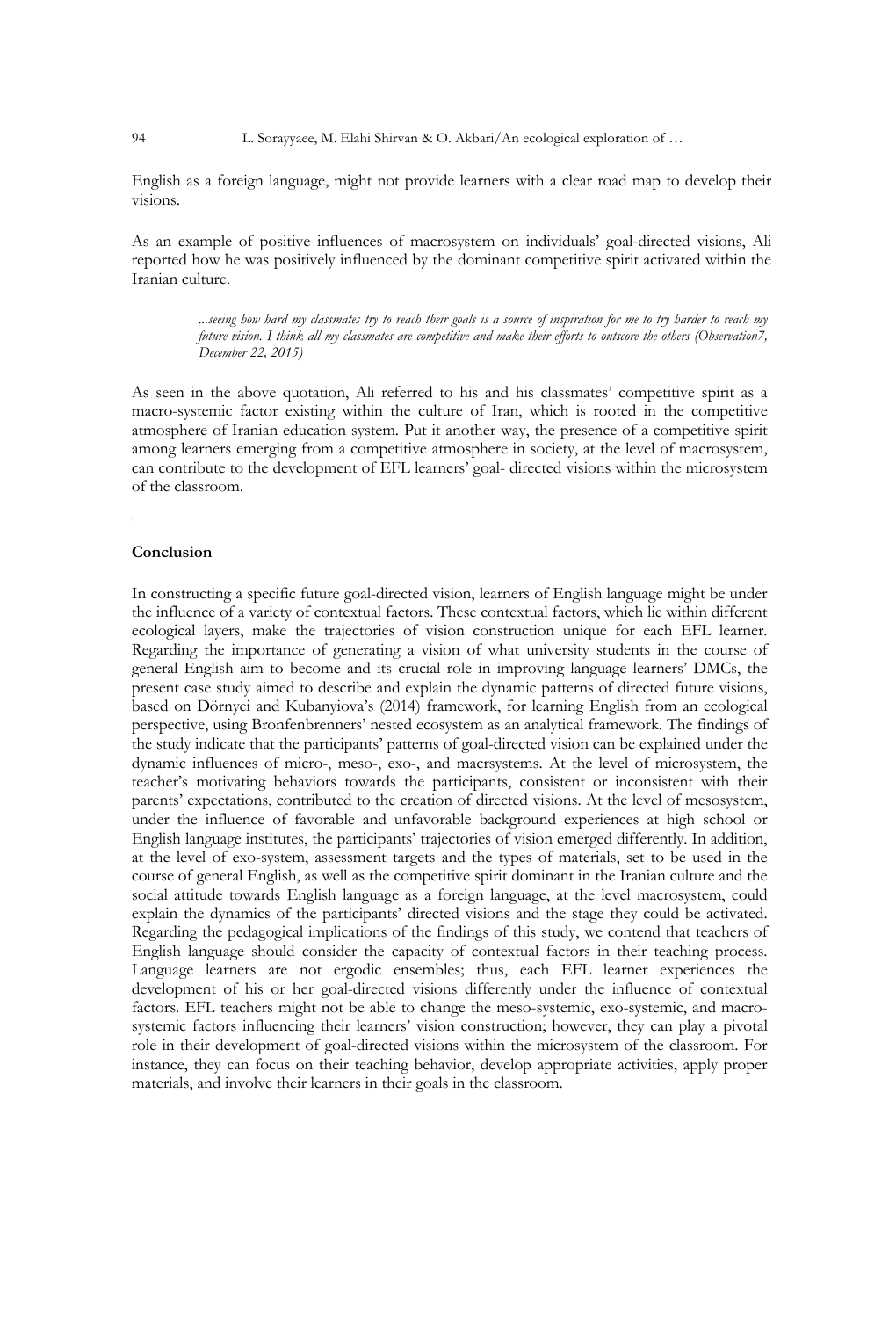#### **References**

- Boo, Z., Dörnyei, Z., & Ryan, S. (2015). L2 motivation research 2005–2014: Understanding a publication surge and a changing landscape. *System* (4), *55*, 145-157.
- Belous, I. (2012).MaxQDA 11 [Computer software]. Marburg, Germany: Verbi Software. Retrieved from http://www.maxqda.com/
- Bronfenbrenner, U. (1993). The ecology of cognitive development. In R. Wozniak & K. Fischer (Eds.), *Scientific environments* (pp. 3–44). Hillsdale, NJ: Erlbaum.
- Cox, R. H. (2012). *Sport psychology: Concepts and applications* (7th ed.). New York: McGraw-Hill.
- Csizér, K., & Dörnyei, Z. (2005). Language learners' motivational profiles and their motivated learning behavior. *Language Learning*, *55*(4), 613-659.
- Darvin, R., & Norton, B. (2015). Identity and a model ofinvestment in applied linguistics. *Annual Review of Applied Linguistics*, *35*(2), 36-56.
- Dörnyei, Z. (1998). Motivation in second and foreign language learning. *Language Teaching, 31*(3), 117-135
- Dörnyei, Z. (2005) *The psychology of the language learner: Individual differences in second language acquisition*. Mahwah, NJ: Lawrence Erlbaum.
- Dörnyei, Z. (2009) The L2 Motivational Self System. In Dörnyei, Z. & Ushioda, E. (Eds), *Motivation, language identity and the L2 self* (pp.9-42). Bristol: Multilingual Matters.
- Dörnyei, Z., & AL-HOORIE, A. H. (2017). The motivational foundation of learning languages other than Global English: Theoretical issues and research directions. *The Modern Language Journal*, *101*(3), 455-468.
- Dörnyei, Z., & Chan, L. (2013). Motivation and vision: An analysis of future L2 self images, sensory styles, and imagery capacity across two target languages. *Language Learning*, *63*(3), 437-462.
- Dörnyei, Z., & Kubanyiova, M. (2014). *Motivating learners, motivating teachers: Building vision in the language classroom* . Cambridge: Cambridge University Press.
- Dörnyei, Z., Henry, A., & Muir, C. (2015). *Motivational currents in language learning: Frameworks for focused interventions*. New York: Routledge.
- Dörnyei, Z., Ibrahim, Z., & Muir, C. (2015). Directed motivational currents: Regulating complex dynamic systems through motivational surges. In Z. Dörnyei, P. MacIntyre, & A. Henry (Eds.), *Motivational dynamics in languagelearning* (pp. 95–105). Bristol: Multilingual Matters.
- Dörnyei, Z., Muir, C., & Ibrahim, Z. (2014). Directed motivational currents: Energising language learning through creating intense motivational pathways. In D. Lasagabaster, A. Doiz,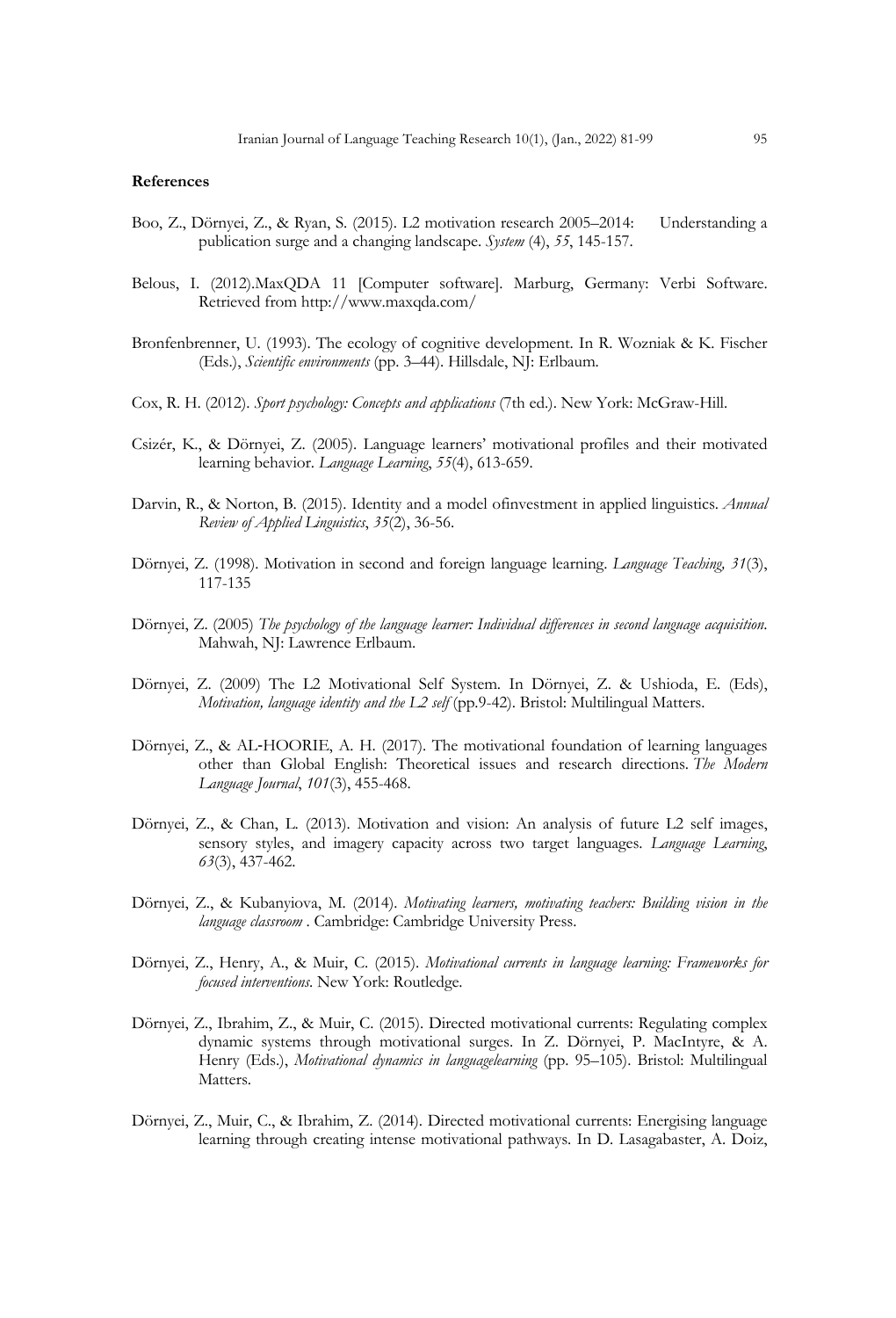96 L. Sorayyaee, M. Elahi Shirvan & O. Akbari/An ecological exploration of …

& J. M. Sierra (Eds.), *Motivation and second language learning: New theoretical insights and the interaction with the CLIL approach.* Amsterdam: John Benjamins.

- Dörnyei, Z., & Ryan, S. (2015). *The psychology of the language learner revisited*. London: Routledge.
- Dörnyei, Z., & Ushioda, E. (2009). *Motivation, language identity and the L2 self* . Bristol Multilingual Matters.
- Dörnyei, Z., & Ushioda, E. (2011). *Teaching and researching Motivation, seconded*. Harlow: Longman.
- Eardley, A. F., & Pring, L. (2006). Remembering the past and imagining the future: A role for nonvisual imagery in the everyday cognition of blind and sighted people. *Memory*, *14*(8), 925-936.
- Gardner, R. C. (2001). Language learning motivation: The student, the teacher, and the researcher. *Texas Papers in Foreign Language Education, 6*(1), 1-18.
- Gkonou, C. (2017). Towards an ecological understanding of language anxiety. In C. Gkonou, M. Daubney, and J. M. Dewaele (Eds.), *New insights into language anxiety: theory, research and educational implications* (pp.136-156). Bristol: Multilingual Matters.
- Guerrettaz, A. M., & Johnston, B. (2013). Materials in the classroom ecology. *The Modern Language Journal*, *97*(3), 779-796.
- Guerrettaz, A. M., & Johnston, B. (2014). A response: The concept of the classroom ecology and the roles of teachers in materials use. *The Modern Language Journal*, *98*(2), 671-672.
- Henry, A., Davydenko, S., & DÖrnyei, Z. (2015). The anatomy of Directed Motivational Currents: Exploring intense and enduring periods of L2 motivation. *The Modern Language Journal, 99*(2), 329-345.
- Hiver, P., & Al-Hoorie, A. H. (2016). A dynamic ensemble for second language research: Putting complexity theory into practice. *The Modern Language Journal*, *100*(4), 741-756.
- Kasbi, S., & Elahi Shirvan, M. (2017). Ecological understanding of foreign language speaking anxiety: emerging patterns and dynamic systems. *Asian-Pacific Journal of Second and Foreign Language Education*, *2*(1), 2-20.
- Kosslyn, S. M., Ganis, G., Thompson, W. L. (2001). Neural foundations of imagery. *Nat. Rev. Neurosci*, *2* (1), 635-642.
- Lamb, M. (2013). The struggle to belong: Individual language learners and teachers in situated learning theory. In P. Benson & L. Cooker (Eds.), *The applied linguistic individual: Autonomy, agency and identity* (pp. 32-45). Sheffield: Equinox.
- Lantolf, J. P. (2013). Sociocultural theory: A dialectical approach to L2 research. In *The Routledge handbook of second language acquisition* (pp. 75-90). London: Routledge.
- Larsen-Freeman, D. (2016). Classroom-oriented research from a complex systems perspective. *Studies in Second Language Learning and Teaching*, *6*(3), 377-393.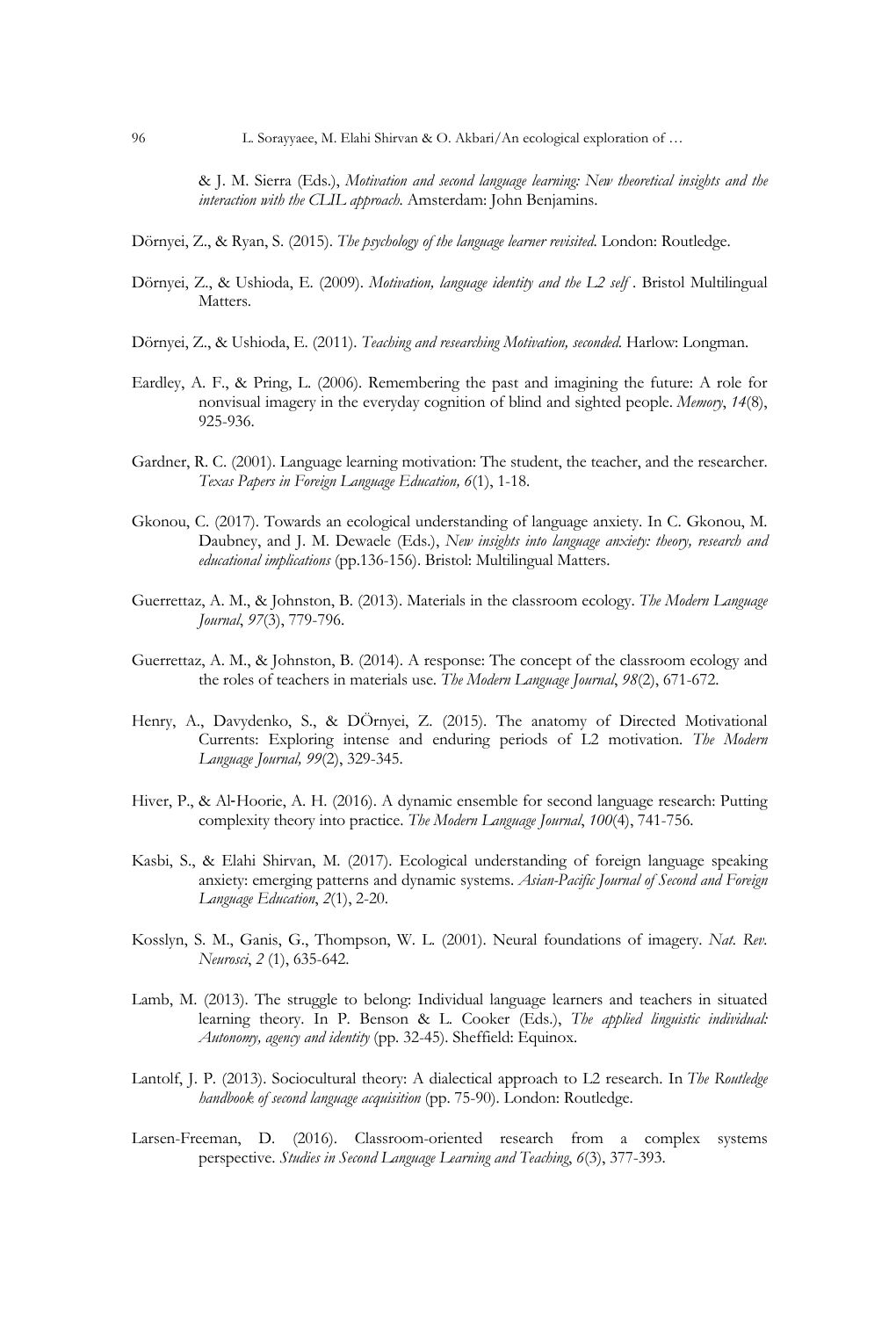- Libby, L. K., & Eibach, R. P. (2011). Visual perspective in mental imagery: A representational tool that functions in judgment, emotion, and selfinsight. In M. P. Zanna & J. M. Olson (Eds.), *Advances in experimental social psychology* (Vol. 44, pp. 185–245). San Diego, CA: Academic Press.
- Lowie, W. M., &Verspoor, M. H. (2019). Individual differences and the ergodicity problem. *Language Learning*, *69*(1), 184-206.
- Mercer, S. (2012). Self-concept:Situating the self. In S. Mercer, S. Ryan, & M. Williams (eds.), *Psychology forlanguage learning: Insights from research, theory and practice* (pp. 26–41). Basingstoke: Palgrave Macmillan.
- Morgan, B., & Martin, I. (2014). Toward a research agenda for classroom-as-ecosystem. *The Modern Language Journal*, *98*(2), 667-670.
- Muir, C., & Dörnyei, Z. (2013). Directed motivational currents: Using vision to create effective motivational pathways. *Studies in Second Language Learning and Teaching*, *3*(3), 357-375.
- Palfreyman, R. (2014). The ecology of learner autonomy. In G. Murray (Ed.), *Social dimensions of autonomy in language learning* (pp. 175-191). Basingstoke: Palgrave MacMillan.
- Peng, J. E. (2012). Towards an ecological understanding of willingness to communicate in EFL classrooms in China. *System*, *40*(2), 203-213.
- Pham, L. B., & Taylor, S. E. (1999). From thought to action: Effects of process-versus outcomebased mental simulations on performance. *Personality and Social Psychology Bulletin*, *25*(2), 250-260.
- Pizzolato, J. E. (2006). Achieving college student possible selves: Navigating the space between commitment and achievement of long-term identity goals. *Cultural Diversity and Ethnic Minority Psychology, 12*(1), 57.
- Richards, K. (2003). *Qualitative inquiry in TESOL*. Basingstoke, England: Palgrave Macmillan.
- Rose, L. T., Rouhani, P., & Fischer, K. W. (2013). The science of the individual. Mind, Brain, and Education, *7*(1), 152–158.
- Saghafi, K., Adel, S. M. R., & Zareian, G. (2017). An ecological study of foreign language writing anxiety in English as a foreign language classroom. *Journal of Intercultural Communication Research*, *46*(5), 424-440.
- Ushioda, E. (1994). L2 motivation as a qualitative construct. *Teanga*, *14*(1), 76-84
- Van der Helm, R. (2009). The vision phenomenon: Towards a theoretical underpinning of visions of the future and the process of envisioning. *Futures*, *41*(2), 96-104.
- van Lier, L. (2004). *The ecology and semiotics of language learning: A sociocultural perspective*. New York: Kluwer Academic Publishers.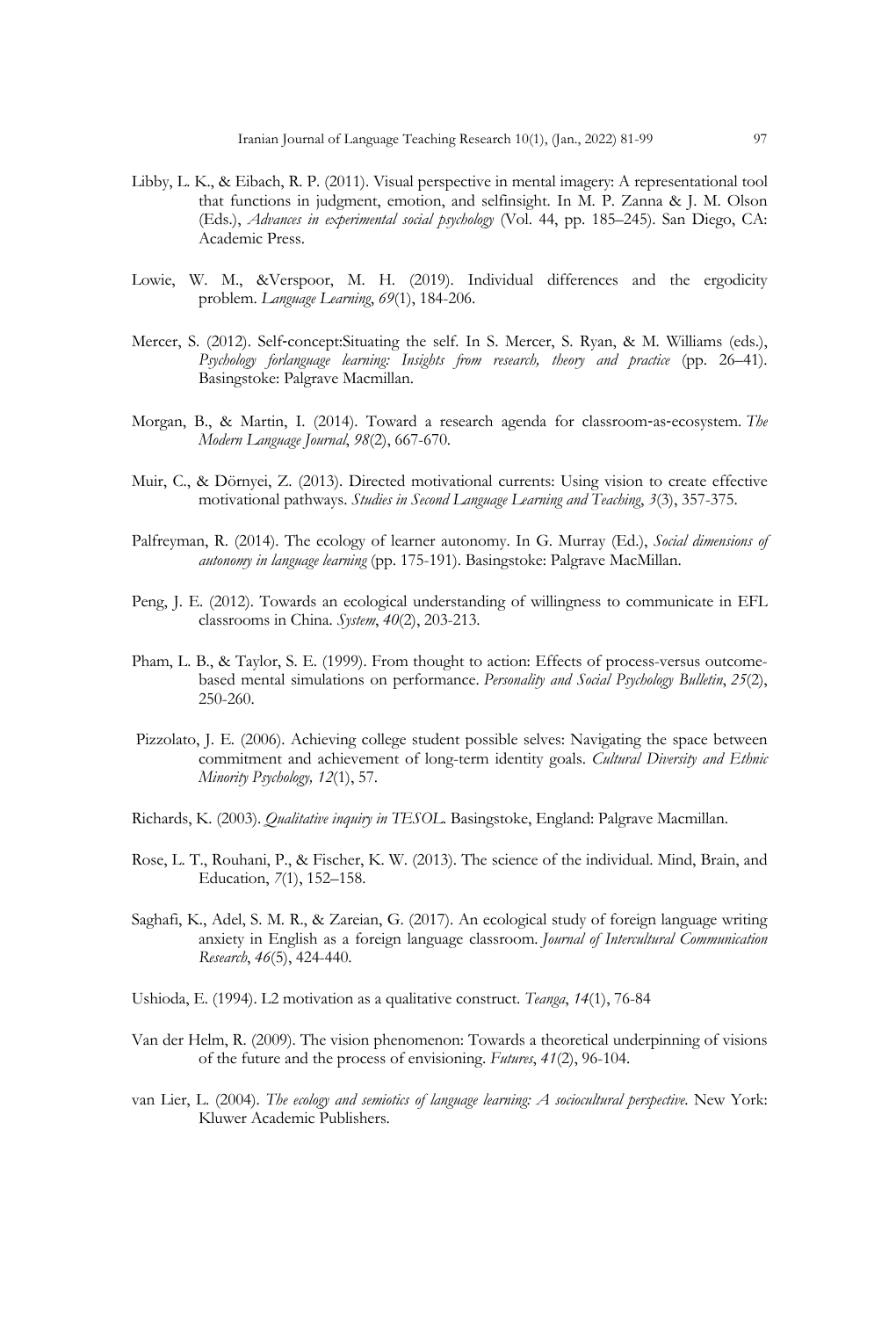- Vasquez, N. A., & Buehler, R. (2007). Seeing future success: Does imagery perspective influence achievement motivation?. *Personality and Social Psychology Bulletin*, *33*(10), 1392-1405.
- Waninge, F., Dörnyei, Z., & de Bot, K. (2014). Motivational dynamics in language learning: Change, stability, and context. *The Modern Language Journal*, *98*(3), 704-723.
- You, C., Dörnyei, Z., &Csizér, K. (2016). Motivation, vision, and gender: A survey of learners of English in China. *Language Learning*, *66*(1), 94-123

**Laleh Sorayyaee** received her M.A. in TEFL from Imam Reza International University, Iran. Her main research interest is the ecology of motivation in foreign language learning.

**Majid Elahi Shirvan** is currently an associate professor of TEFL at University of Bojnord, Iran. He has published papers in well-established journals like Ecological Psychology, International Journal of Bilingual Education and Bilingualism, Teaching in Higher Education, Journal of Intercultural Communication Research, and New Horizons in Adult Education and Human Resource Development. His main research interest is the ecological research on the psychology of foreign language learning and teaching.

**Omid Akbari** is currently an assistant professor of TEFL at Imam Reza International University. He has published in several national and international journals. His main research interests are teaching English as a foreign language, materials development and evaluation, and psychology of language learning.

#### **Appendix A**

# **Interview guide**

*1. Creating the vision*

- 1.1. Why do you want to learn English? ( the first session)
- 1.2. Do you have a vision of a successful language learner? ( the first session)
- 1.3 Could you come up with any vision for learning English, or new visions, in this session?
- 1.4. What factors in the classroom or outside the classroom help you in the creation of this vision?
- 1.5. Does learning English help you reach your future vision? (first session)
- 1.6. Did the classroom activities in this session help you find your vision accessible?
- 1.7. Have you ever imagined yourself in a future situation as the result of your language learning experiences in this session?
- 1.8. Is your generated vision in accordance with your current situation?

1.9. Are you under the influence of your internal motivation or external forces in the construction of your visions?

#### *2. Strengthening the vision*

- 2.1 Is your generated future L2 vision vivid and clear to you?
- 2.2 Have you ever tried to make your vision more elaborated to yourself?
- 2.3. Did the activities in this session help to clarify the vision for yourself? If yes, what?
- 2.3 Have you ever tried to play the role of a person that you want to become in the future?

2.4. What factors in the classroom or outside the classroom helped you in making your vision clear and vivid? *3. Making the vision plausible*

- 3.1 Was your future vision in this session reasonable and plausible to you?
- 3.2 According to your current situation, is your vision attainable to you?
- 3.3 At the time of generating your future vision, did you consider your current situation?
- 3.4 Is there any incongruity between what you are now and what you want to become in the future?
- 3.5. What factors in the classroom or outside the classroom helped you in the plausibility of your vision?

*4. Transforming the vision into action* 

4.1 Could you transform your vision into reality in this session? If yes, how?